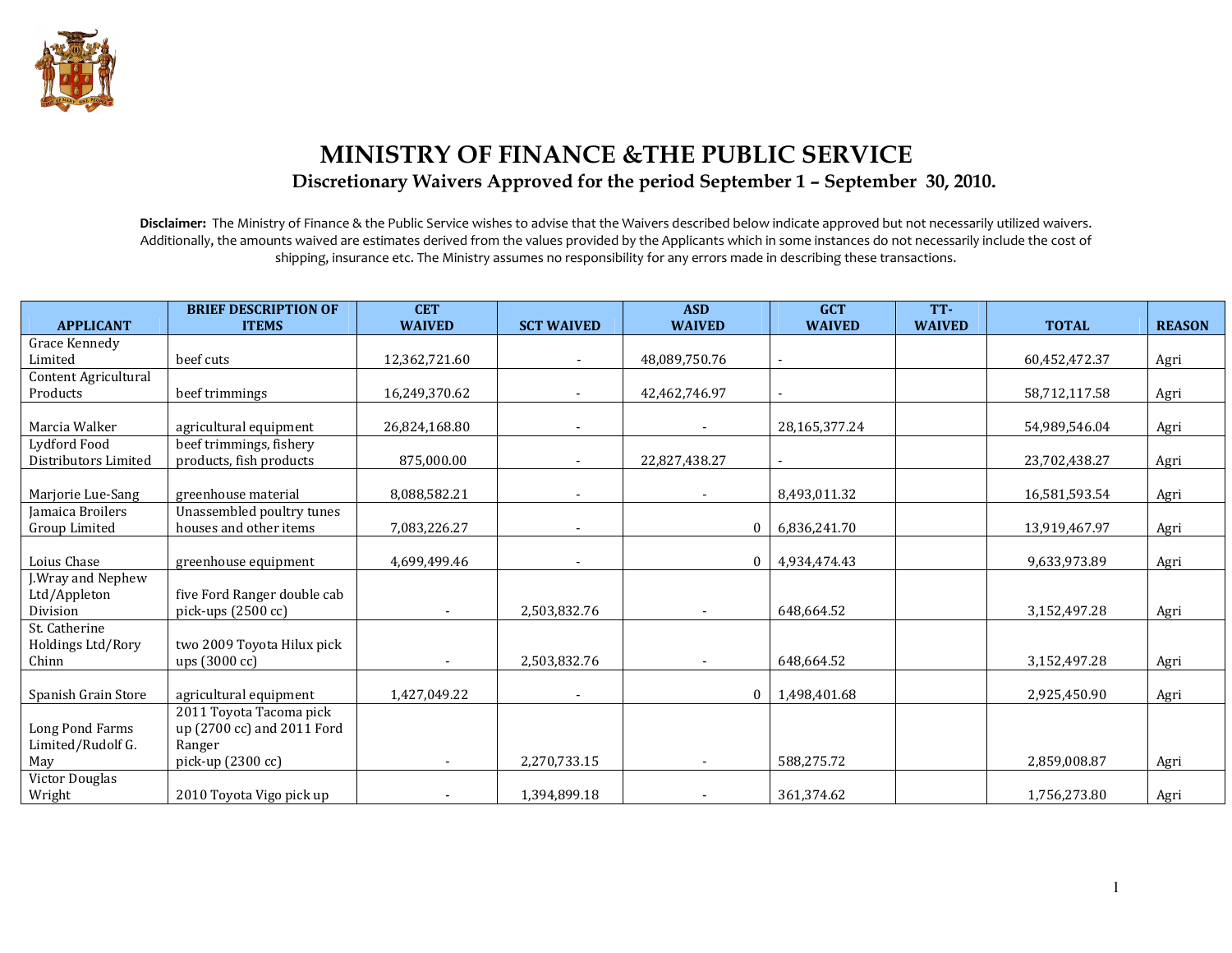

|                          | <b>BRIEF DESCRIPTION OF</b>    | <b>CET</b>               |                   | <b>ASD</b>    | <b>GCT</b>     | TT-           |                |               |
|--------------------------|--------------------------------|--------------------------|-------------------|---------------|----------------|---------------|----------------|---------------|
| <b>APPLICANT</b>         | <b>ITEMS</b>                   | <b>WAIVED</b>            | <b>SCT WAIVED</b> | <b>WAIVED</b> | <b>WAIVED</b>  | <b>WAIVED</b> | <b>TOTAL</b>   | <b>REASON</b> |
| Cris/Kim Farms           |                                |                          |                   |               |                |               |                |               |
| Limited/Brian            | 2011 Toyota Hilux d/cab        |                          |                   |               |                |               |                |               |
| Meghoo                   | pick up (3000 cc)              |                          | 1,359,244.13      |               | 352,137.51     |               | 1,711,381.65   | Agri          |
| <b>Wallenford Coffee</b> | 2011Toyota Hilux d/cab         |                          |                   |               |                |               |                |               |
| Company                  | pick up (2700cc)               |                          | 1,357,814.10      |               | 351,767.04     |               | 1,709,581.14   | Agri          |
|                          | 2010 Nissan Navara d/cad       |                          |                   |               |                |               |                |               |
| Clovis E. Morgan         | pick up (2488 cc)              |                          | 1,040,342.51      |               | 269,520.11     |               | 1,309,862.62   | Agri          |
|                          | 2009 Nissan Frontier s/cab     |                          |                   |               |                |               |                |               |
| Evon Carl Redman         | pick up (2400 cc)              | $\overline{\phantom{a}}$ | 1,025,828.10      |               | 265,759.88     |               | 1,291,587.97   | Agri          |
| Devon George             | 2011 Nissan Frontier d/cab     |                          |                   |               |                |               |                |               |
| Erskine                  | pick up (2400 cc)              |                          | 714,371.60        |               | 185,071.27     |               | 899,442.87     | Agri          |
|                          | poultry processing             |                          |                   |               |                |               |                |               |
| Vandy Rowe               | equipment                      | 278,566.51               |                   | $\Omega$      | 292,494.84     |               | 571,061.35     | Agri          |
|                          | 2007 Nissan Navara d/cab       |                          |                   |               |                |               |                |               |
| Anthony Howell           | pick up                        |                          | 433,355.67        |               | 112,268.86     |               | 545,624.53     | Agri          |
| Eileen                   |                                |                          |                   |               |                |               |                |               |
| Simmonds/Nosterfar       |                                |                          |                   |               |                |               |                |               |
| ms Limited               | pondliners                     | 154,512.49               | $\blacksquare$    | $\mathbf{0}$  | 162,238.11     |               | 316,750.60     | Agri          |
| Ministry of              |                                |                          |                   |               |                |               |                |               |
| Agriculture              | equipment                      | 8,256.00                 |                   | $\mathbf{0}$  | 15,892.80      |               | 24,148.80      | Agri          |
| Grace Kennedy            |                                |                          |                   |               |                |               |                |               |
| Limited                  | beef cuts                      | 12,362,721.60            |                   | 48,089,750.76 |                |               | 60,452,472.37  | Agri          |
| Content Agricultural     |                                |                          |                   |               |                |               |                |               |
| Products                 | beef trimmings                 | 16,249,370.62            |                   | 42,462,746.97 |                |               | 58,712,117.58  | Agri          |
|                          | five skids, one box, two 20ft, |                          |                   |               |                |               |                |               |
|                          | one 45ft and twenty three      |                          |                   |               |                |               |                |               |
|                          | 40 <sub>ft</sub>               |                          |                   |               |                |               |                |               |
|                          | containers containing,         |                          |                   |               |                |               |                |               |
|                          | school supplies, food beans,   |                          |                   |               |                |               |                |               |
|                          | school                         |                          |                   |               |                |               |                |               |
|                          | furniture medical supplies,    |                          |                   |               |                |               |                |               |
| Food for the Poor        | building material etc.         | 133,292,236.75           | $\blacksquare$    |               | 137,199,336.33 |               | 270,491,573.08 | Char          |
| Jamaica Cancer           | donation of one thousand t     |                          |                   |               |                |               |                |               |
| Society                  | shirts, paddle and bucky       | 705,180.22               |                   |               | 740,439.24     |               | 1,445,619.46   | Char          |
| Jamaica Intellectual     | donation of equipment and      |                          |                   |               |                |               |                |               |
| Disabilities             | supplies                       | 426,199.70               |                   |               | 447,509.69     |               | 873,709.39     | Char          |
|                          | donation of beds and           |                          |                   |               |                |               |                |               |
| For Jamaica Inc          | mattresses                     |                          |                   |               | 651,930.59     |               | 651,930.59     | Char          |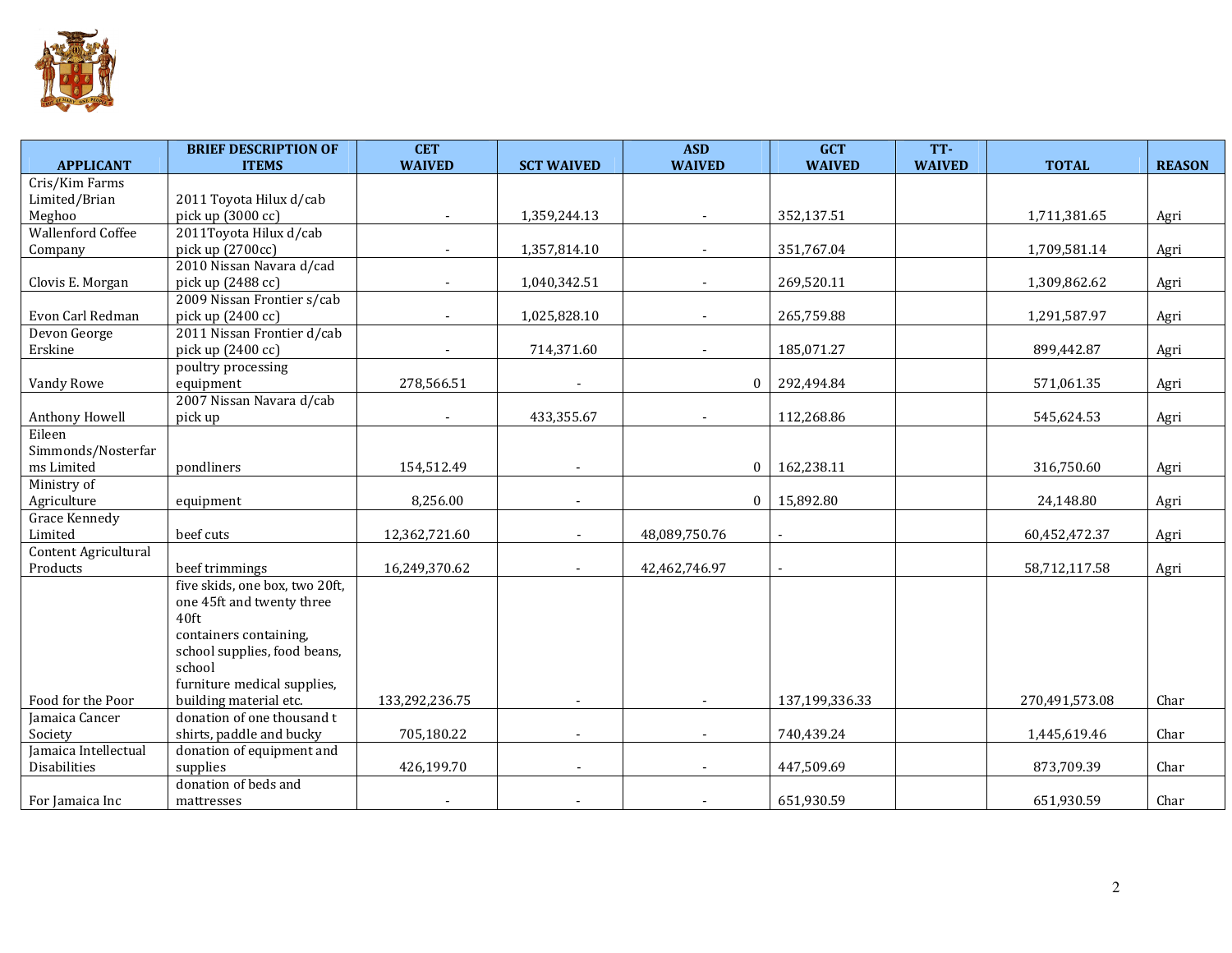

| <b>APPLICANT</b>                     | <b>BRIEF DESCRIPTION OF</b><br><b>ITEMS</b> | <b>CET</b><br><b>WAIVED</b> | <b>SCT WAIVED</b>        | <b>ASD</b><br><b>WAIVED</b> | <b>GCT</b><br><b>WAIVED</b> | TT-<br><b>WAIVED</b> | <b>TOTAL</b> | <b>REASON</b> |
|--------------------------------------|---------------------------------------------|-----------------------------|--------------------------|-----------------------------|-----------------------------|----------------------|--------------|---------------|
|                                      | donation of ultrasound                      |                             |                          |                             |                             |                      |              |               |
|                                      | equipment and accessories,                  |                             |                          |                             |                             |                      |              |               |
|                                      | one 2006 Nissan Caravan,                    |                             |                          |                             |                             |                      |              |               |
| Missionaries of the                  | donation of electronic                      |                             |                          |                             |                             |                      |              |               |
| Poor                                 | supplies                                    | 256,227.68                  |                          |                             | 355,682.58                  |                      | 611,910.26   | Char          |
| Providence                           |                                             |                             |                          |                             |                             |                      |              |               |
| Methodist Church                     | multimedia equipment                        | 175,629.56                  |                          |                             | 184,411.04                  |                      | 360,040.60   | Char          |
| Diabetes Association                 |                                             |                             |                          |                             |                             |                      |              |               |
| of Jamaica                           | donation of insulin syringes                | 88,482.36                   | $\overline{\phantom{a}}$ | $\Omega$                    | 170,328.54                  |                      | 258,810.89   | Char          |
| Pentecostal Church of                | purchase of one tent and                    |                             |                          |                             |                             |                      |              |               |
| God (Trinity)                        | accessories                                 | 82,289.09                   |                          |                             | 86,403.54                   |                      | 168,692.63   | Char          |
|                                      | donation of generator,                      |                             |                          |                             |                             |                      |              |               |
| Assemblies of God,<br><b>Jamaica</b> | books, hygiene kits and<br>household etc.   | 56,973.55                   |                          | $\Omega$                    | 59,822.23                   |                      | 116,795.78   | Char          |
| Spoken word                          |                                             |                             |                          |                             |                             |                      |              |               |
| Caribbean Outreach                   | donation of backpacks,                      |                             |                          |                             |                             |                      |              |               |
| Church                               | school supplies etc.                        | 51,484.14                   |                          | $\Omega$                    | 54,058.35                   |                      | 105,542.49   | Char          |
| The Heart                            |                                             |                             |                          |                             |                             |                      |              |               |
| Foundation of                        |                                             |                             |                          |                             |                             |                      |              |               |
| Jamaica                              | donation of microscope                      | 29,050.95                   |                          |                             | 55,923.07                   |                      | 84,974.01    | Char          |
| Old Harbour                          |                                             |                             |                          |                             |                             |                      |              |               |
| Seventh-day                          | donation of six barrels                     |                             |                          |                             |                             |                      |              |               |
| Adventist Church                     | containing food and clothes                 | 35,359.97                   |                          |                             | 37,127.97                   |                      | 72,487.93    | Char          |
| The Church of God                    |                                             |                             |                          |                             |                             |                      |              |               |
| (Seventh Day)                        | donation of medical supplies                | 20,572.27                   | $\overline{\phantom{a}}$ |                             | 21,600.89                   |                      | 42,173.16    | Char          |
| The Golden Age                       | donation of food, used                      |                             |                          |                             |                             |                      |              |               |
| Christian Fellowship                 | clothes, etc.                               | 7,733.44                    |                          |                             | 8,120.11                    |                      | 15,853.55    | Char          |
| Villmore Seventh-day                 | donation of 3 barrels                       |                             |                          |                             |                             |                      |              |               |
| Adventist Church                     | containing food and clothes                 | 6,857.42                    |                          |                             | 7,200.30                    |                      | 14,057.72    | Char          |
| <b>Elsie Bemand Home</b>             | donation of used clothes                    | 5,330.10                    |                          |                             | 5,596.61                    |                      | 10,926.71    | Char          |
|                                      | donation of one barrel                      |                             |                          |                             |                             |                      |              |               |
| Church of God of                     | containing school supplies                  |                             |                          |                             |                             |                      |              |               |
| Prophecy, Hayes                      | and food items                              | 5,149.27                    | $\overline{\phantom{a}}$ | $\Omega$                    | 5,406.74                    |                      | 10,556.01    | Char          |
| Seventh Day                          |                                             |                             |                          |                             |                             |                      |              |               |
| Adventist Church of                  | donation of food, clothes,                  |                             |                          |                             |                             |                      |              |               |
| God International                    | bibles and bathroom                         |                             |                          |                             |                             |                      |              |               |
| Ministries                           | supplies                                    | 2,057.23                    |                          |                             | 2,160.09                    |                      | 4,217.32     | Char          |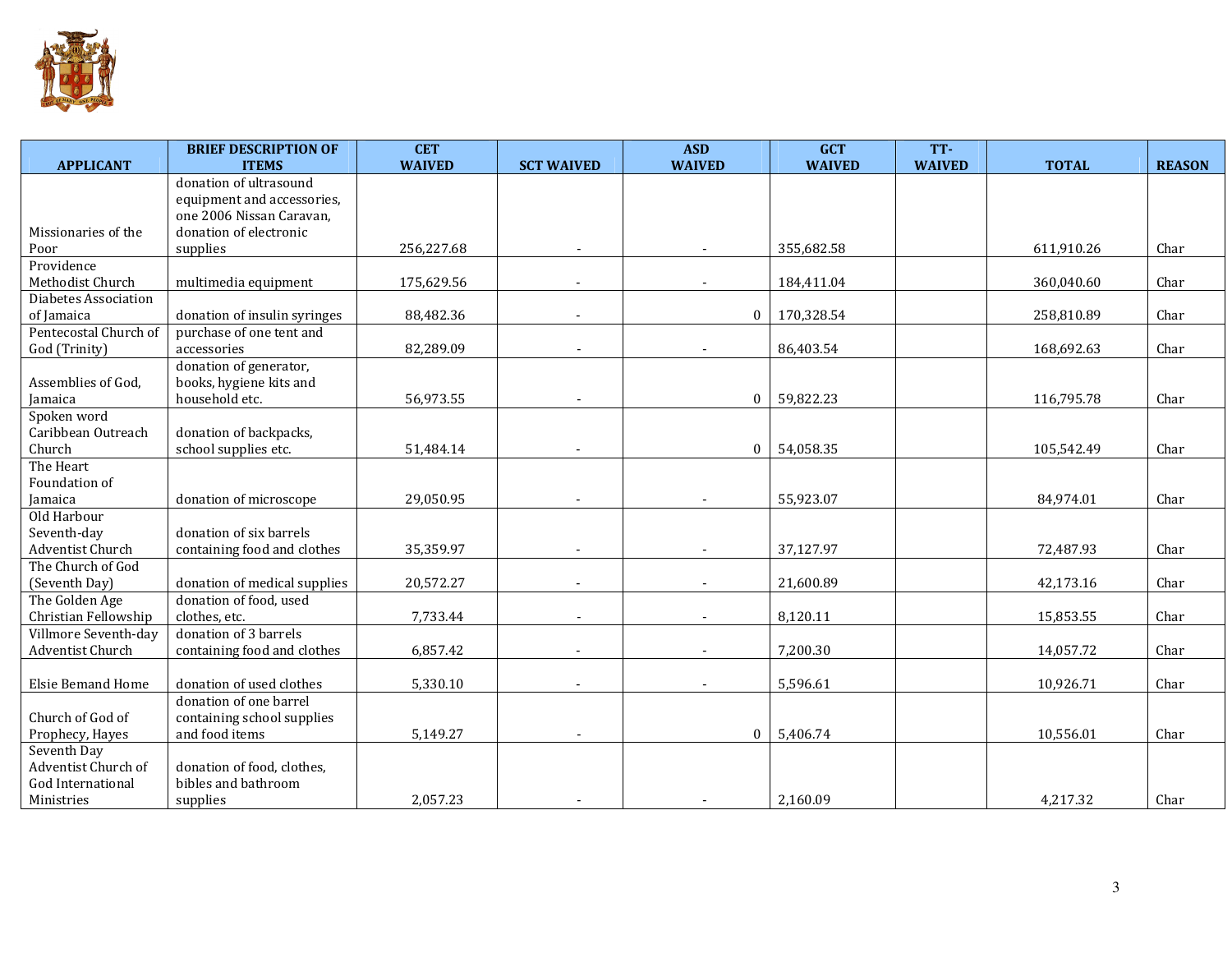

|                         | <b>BRIEF DESCRIPTION OF</b>      | <b>CET</b>     |                   | <b>ASD</b>    | <b>GCT</b>     | TT-           |                |               |
|-------------------------|----------------------------------|----------------|-------------------|---------------|----------------|---------------|----------------|---------------|
| <b>APPLICANT</b>        | <b>ITEMS</b>                     | <b>WAIVED</b>  | <b>SCT WAIVED</b> | <b>WAIVED</b> | <b>WAIVED</b>  | <b>WAIVED</b> | <b>TOTAL</b>   | <b>REASON</b> |
|                         | five skids, one box, two 20ft,   |                |                   |               |                |               |                |               |
|                         | one 45ft and twenty three        |                |                   |               |                |               |                |               |
|                         | 40 <sub>ft</sub>                 |                |                   |               |                |               |                |               |
|                         | containers containing,           |                |                   |               |                |               |                |               |
|                         | school supplies, food beans,     |                |                   |               |                |               |                |               |
|                         | school                           |                |                   |               |                |               |                |               |
|                         | furniture medical supplies,      |                |                   |               |                |               |                |               |
| Food for the Poor       | building material etc.           | 133,292,236.75 |                   |               | 137,199,336.33 |               | 270,491,573.08 | Char          |
| Jamaica Cancer          | donation of one thousand t       |                |                   |               |                |               |                |               |
| Society                 | shirts, paddle and bucky         | 705,180.22     |                   |               | 740,439.24     |               | 1,445,619.46   | Char          |
| Jamaica Intellectual    | donation of equipment and        |                |                   |               |                |               |                |               |
| Disabilities            | supplies<br>donation of beds and | 426,199.70     |                   |               | 447,509.69     |               | 873,709.39     | Char          |
|                         | mattresses                       |                |                   |               | 651,930.59     |               | 651,930.59     | Char          |
| For Jamaica Inc         | supervisory accessory Data       |                |                   |               |                |               |                |               |
|                         | <b>Acquisition System</b>        |                |                   |               |                |               |                |               |
|                         | equipment, main power            |                |                   |               |                |               |                |               |
|                         | transformer, switchgear,         |                |                   |               |                |               |                |               |
| Wigton Windfarm         | transformers, circuit            |                |                   |               |                |               |                |               |
| Limited                 | breaker                          | 26,001,470.66  | 0.00              | 0.00          | 27,301,544.20  |               | 53,303,014.86  | Govt/Con      |
|                         | tools and equipment, 2011        |                |                   |               |                |               |                |               |
|                         | Toyota Hiace pane Van,           |                |                   |               |                |               |                |               |
|                         | three 2011 Toyota Hilux          |                |                   |               |                |               |                |               |
|                         | $d$ /cab                         |                |                   |               |                |               |                |               |
|                         | pick up, 2010 Suzuki Grand       |                |                   |               |                |               |                |               |
| Kier Construction       | Vitara, spare parts for PVE      |                |                   |               |                |               |                |               |
| Limited (KCL)           | vibrator 23M                     | 2,053,619.91   | 4,934,668.93      |               | 3,290,176.16   |               | 10,278,465.00  | Govt/Con      |
| <b>Bouygues Travaux</b> |                                  |                |                   |               |                |               |                |               |
| Publics                 | equipment                        | 914,700.80     |                   | $\theta$      | 1,760,799.04   |               | 2,675,499.84   | Govt/Con      |
|                         | purchase of equipment and        |                |                   |               |                |               |                |               |
| E. Phil and Sons        | material, materials              |                |                   |               | 1,298,467.20   |               | 1,298,467.20   | Govt/Con      |
| China Harbour           |                                  |                |                   |               |                |               |                |               |
| Engineering             |                                  |                |                   |               |                |               |                |               |
| Company Limited         | portable workplace               | 181,511.84     |                   |               | 190,587.43     |               | 372,099.27     | Govt/Con      |
|                         |                                  |                |                   |               |                |               |                |               |
| Petrojam Limited        | 75,000 barrels of Gas Oil        | 61,392,750.00  |                   |               |                |               | 61,392,750.00  | Govt/Sch      |
| Ministry of National    |                                  |                |                   |               |                |               |                |               |
| Security                | 2011 Toyota Landcruiser          | 1,107,093.48   | 1,549,930.87      |               | 949,332.66     |               | 3,606,357.01   | Govt/Sch      |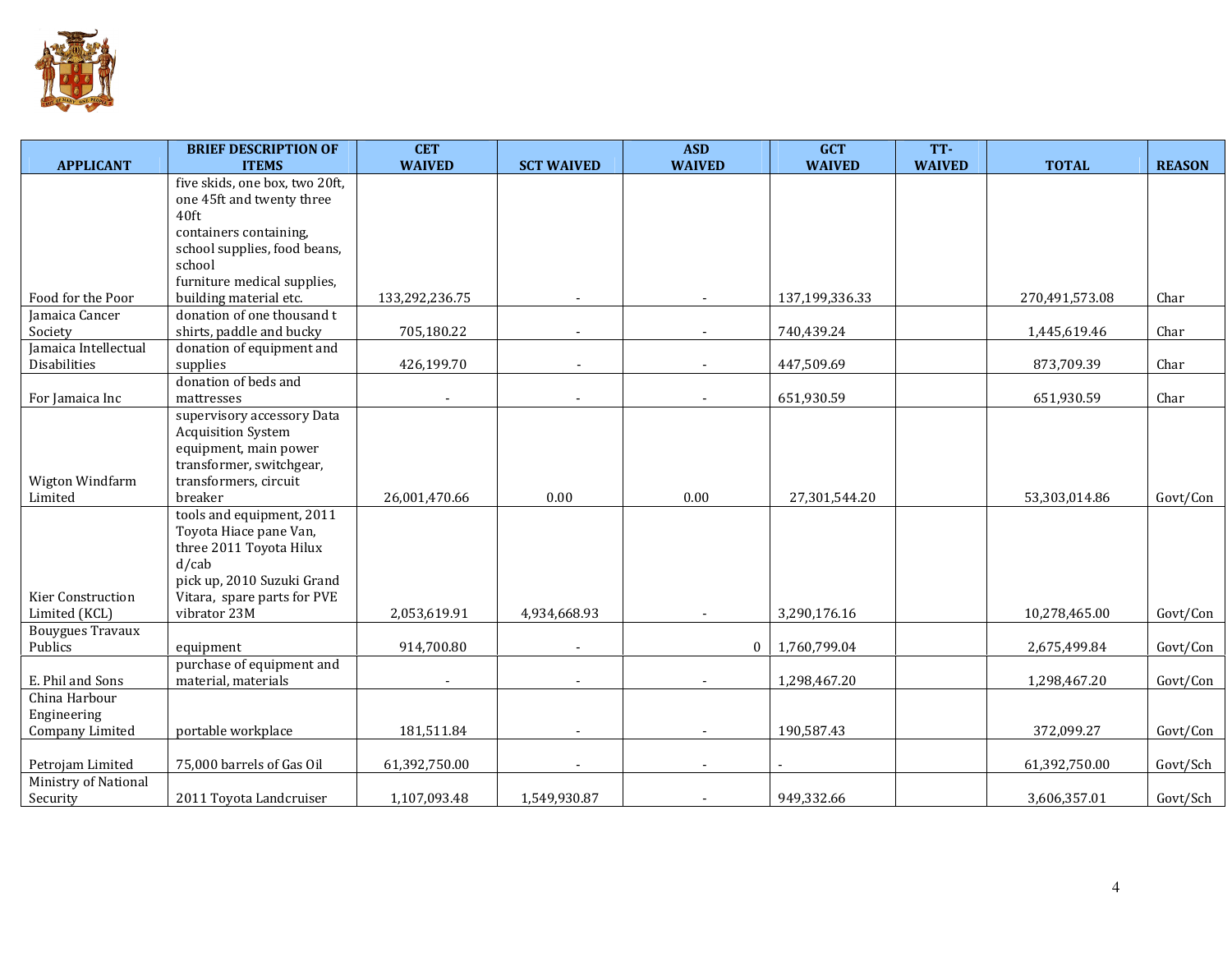

|                         | <b>BRIEF DESCRIPTION OF</b> | <b>CET</b>    |                          | <b>ASD</b>    | <b>GCT</b>    |                  |              | <b>REASO</b>            |
|-------------------------|-----------------------------|---------------|--------------------------|---------------|---------------|------------------|--------------|-------------------------|
| <b>APPLICANT</b>        | <b>ITEMS</b>                | <b>WAIVED</b> | <b>SCT WAIVED</b>        | <b>WAIVED</b> | <b>WAIVED</b> | <b>TT-WAIVED</b> | <b>TOTAL</b> | $\overline{\mathbf{N}}$ |
| Office of Prime         | one 40ft container          |               |                          |               |               |                  |              |                         |
| Minister/Department     | containing furniture and    |               |                          |               |               |                  |              | Govt/S                  |
| of Local Government     | medical supplies            | 486,165.00    | $\blacksquare$           |               | 510,473.25    |                  | 996,638.25   | ch                      |
|                         | purchase of training        |               |                          |               |               |                  |              |                         |
|                         | catalogues and              |               |                          |               |               |                  |              |                         |
| Northern Caribbean      | information system          |               |                          |               |               |                  |              | Govt/S                  |
| University              | solution                    | 229,229.44    |                          |               | 240,690.91    |                  | 469,920.34   | ch                      |
|                         | donation of desk and        |               |                          |               |               |                  |              | Govt/S                  |
| Kingston College        | chairs                      | 196,556.54    | $\blacksquare$           |               | 206,384.36    |                  | 402,940.90   | ch                      |
| Shortwood Teacher's     | donation of school          |               |                          |               |               |                  |              | Govt/S                  |
| College                 | supplies, computer etc.     | 171,607.04    |                          |               | 180,187.39    |                  | 351,794.42   | ch                      |
| Nursing Council of      |                             |               |                          |               |               |                  |              | Govt/S                  |
| Jamaica                 | midwife badges              | 114,910.70    |                          |               | 120,656.24    |                  | 235,566.94   | ch                      |
| <b>Boscobel Primary</b> | donation of school          |               |                          |               |               |                  |              | Govt/S                  |
| School                  | supplies                    | 109,084.95    | $\overline{\phantom{a}}$ |               | 114,539.20    |                  | 223,624.15   | ch                      |
| The Veterinary Services |                             |               |                          |               |               |                  |              | Govt/S                  |
| Division                | cat cages                   | 60,674.20     | $\overline{\phantom{a}}$ |               | 63,707.91     |                  | 124,382.12   | ch                      |
| St. Steven's Basic      | donation of school          |               |                          |               |               |                  |              | Govt/S                  |
| School                  | supplies                    | 44,185.11     | $\blacksquare$           |               | 46,394.36     |                  | 90,579.47    | ch                      |
| Seaward Primary and     | donation of computer,       |               |                          |               |               |                  |              | Govt/S                  |
| Junior High School      | printers, books etc.        | 27,540.06     |                          |               | 28,917.07     |                  | 56,457.13    | ch                      |
| Holwood Technical       |                             |               |                          |               |               |                  |              | Govt/S                  |
| <b>High School</b>      | donation of grass seeds     |               |                          |               | 32,875.09     |                  | 32,875.09    | ch                      |
| Ministry of Water and   |                             |               |                          |               |               |                  |              | Govt/S                  |
| Housing                 | Retransfer of property      |               |                          |               |               | 32,400.00        | 32,400.00    | ch                      |
| Allman Hill Primary     | donation of three boxes     |               |                          |               |               |                  |              | Govt/S                  |
| and Junior High School  | containing school supplies  | 6,967.49      |                          | $\mathbf{0}$  | 7,315.86      |                  | 14,283.35    | ch                      |
|                         | donation four barrels and   |               |                          |               |               |                  |              |                         |
| St. Michaels Primary    | one pallet of school        |               |                          |               |               |                  |              | Govt/S                  |
| School                  | supplies etc.               | 4,965.32      | $\blacksquare$           |               | 5,213.59      |                  | 10,178.91    | ch                      |
|                         | donation of three barrels   |               |                          |               |               |                  |              |                         |
| Sandy Park Basic        | of school supplies, school  |               |                          |               |               |                  |              | Govt/S                  |
| School                  | bags etc.                   | 4,587.34      |                          | $\mathbf{0}$  | 4,816.70      |                  | 9,404.04     | ch                      |
| St. Andrew Technical    | donation of shoes, water    |               |                          |               |               |                  |              | Govt/S                  |
| <b>High School</b>      | bottles, medical kit etc.   | 4,475.26      | $\overline{\phantom{a}}$ |               | 4,699.02      |                  | 9,174.28     | ch                      |
|                         | donation of school          |               |                          |               |               |                  |              | Govt/S                  |
| Ministry of Education   | supplies                    | 2,151.57      |                          |               | 2,259.15      |                  | 4,410.71     | ch                      |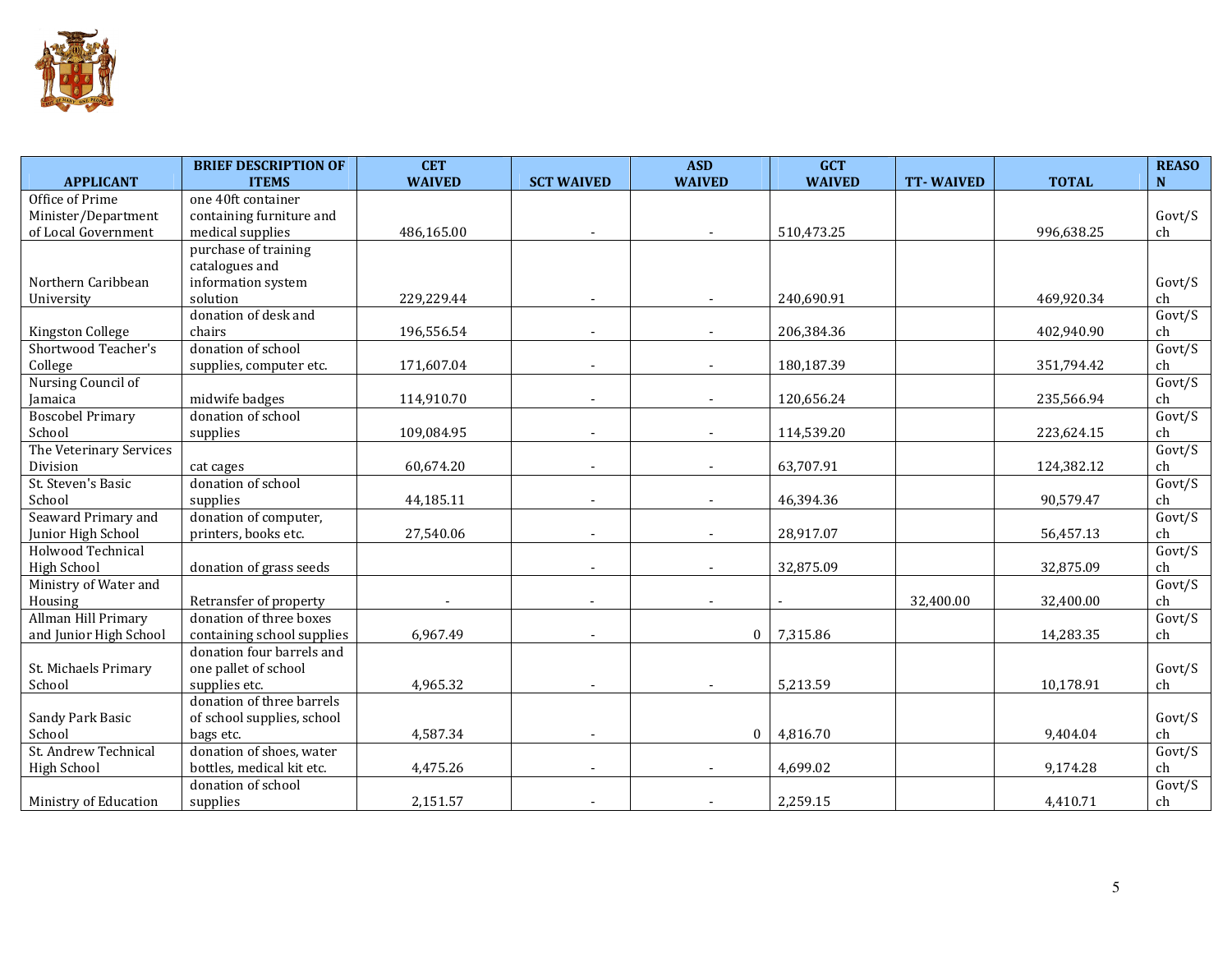

|                             | <b>BRIEF DESCRIPTION OF</b> | <b>CET</b>    |                          | <b>ASD</b>    | <b>GCT</b>    |                  |              | <b>REASO</b>            |
|-----------------------------|-----------------------------|---------------|--------------------------|---------------|---------------|------------------|--------------|-------------------------|
| <b>APPLICANT</b>            | <b>ITEMS</b>                | <b>WAIVED</b> | <b>SCT WAIVED</b>        | <b>WAIVED</b> | <b>WAIVED</b> | <b>TT-WAIVED</b> | <b>TOTAL</b> | $\overline{\mathbf{N}}$ |
|                             | donation of educational     |               |                          |               |               |                  |              | Govt/S                  |
| Drapers All Age School      | DVDs and CDs                | 1,721.25      |                          | $\sim$        | 1,807.32      |                  | 3,528.57     | ch                      |
|                             | donation of computer        |               |                          |               |               |                  |              |                         |
|                             | equipment with              |               |                          |               |               |                  |              | Govt/S                  |
| Jamaica College             | accessories etc.            | 900.04        |                          |               | 945.04        |                  | 1,845.08     | ch                      |
| 2010 International          |                             |               |                          |               |               |                  |              |                         |
| Long Drive Challenge        | promotional items           | 2,022,940.08  |                          |               | 2,124,087.08  |                  | 4,147,027.16 | <b>ITB</b>              |
| <b>Pfizer Animal Health</b> |                             |               |                          |               |               |                  |              |                         |
| President's Cirlce          | promotional items           | 1,505,760.61  |                          |               | 1,581,048.64  |                  | 3,086,809.25 | <b>ITB</b>              |
| Caribbean Meeting and       | four sets of promotional    |               |                          |               |               |                  |              |                         |
| <b>Incentive Travel</b>     | items                       | 473,667.69    |                          |               | 971,018.76    |                  | 1,444,686.44 | <b>ITB</b>              |
| <b>Island Car Rentals</b>   | five 2011 Toyota Hiace 15   |               |                          |               |               |                  |              |                         |
| Limited                     | Seater                      |               | 1,074,571.20             | $\bf{0}$      |               |                  | 1,074,571.20 | <b>ITB</b>              |
|                             | 2010 Toyota Hiace 29        |               |                          |               |               |                  |              |                         |
| <b>Byron Stubbs</b>         | seater                      |               | $\overline{\phantom{a}}$ | $\mathbf{0}$  | 985,576.30    |                  | 985,576.30   | <b>JTB</b>              |
|                             | 2011 Toyota Coaster 29      |               |                          |               |               |                  |              |                         |
|                             | Seater, 2003 Toyota Hiace   |               |                          |               |               |                  |              |                         |
| Robert Hamilton             | 15 Seater                   |               | 258,692.50               |               | 720,132.13    |                  | 978,824.63   | <b>ITB</b>              |
| Questex Media Group         |                             |               |                          |               |               |                  |              |                         |
| Inc                         | promotional item            | 414,552.32    |                          | $\mathbf{0}$  | 435,279.94    |                  | 849,832.26   | <b>ITB</b>              |
|                             | 2011 Toyota Coaster 29      |               |                          |               |               |                  |              |                         |
| Glendon Spence              | Seater                      |               |                          | $\mathbf{0}$  | 720,132.13    |                  | 720,132.13   | <b>ITB</b>              |
|                             | 2003 Toyota Hiace 29        |               |                          |               |               |                  |              |                         |
| Andrew Whittingham          | seater bus                  | 215,156.75    |                          |               | 414,176.74    |                  | 629,333.49   | <b>ITB</b>              |
|                             |                             |               |                          |               |               |                  |              |                         |
| Intact Insurance            | promotional item            | 250,080.13    |                          |               | 262,584.14    |                  | 512,664.27   | <b>ITB</b>              |
| <b>Unique Vacation</b>      |                             |               |                          |               |               |                  |              |                         |
| (Travel Agent Golf          |                             |               |                          |               |               |                  |              |                         |
| Tournament)                 | promotional items           | 243,839.71    | $\overline{\phantom{a}}$ |               | 256,031.70    |                  | 499,871.41   | <b>ITB</b>              |
|                             | 2004 Hino Liesse 11 29      |               |                          |               |               |                  |              |                         |
| Dennis Forrester            | Seater                      |               | $\overline{\phantom{a}}$ |               | 454,315.98    |                  | 454,315.98   | <b>ITB</b>              |
| Questex media Group         |                             |               |                          |               |               |                  |              |                         |
| Inc                         | Promotional items           | 414,516.19    | $\blacksquare$           | $\mathbf{0}$  |               |                  | 414,516.19   | <b>ITB</b>              |
|                             |                             |               |                          |               |               |                  |              |                         |
| Dolphin Cove                | one hematology analyzer     | 190,179.78    | $\overline{\phantom{a}}$ | $\mathbf{0}$  | 199,688.77    |                  | 389,868.55   | <b>ITB</b>              |
|                             | 2011 Toyota Coaster 29      |               |                          |               |               |                  |              |                         |
| Ewan Ward                   | Seater                      | 373,643.89    |                          |               |               |                  | 373,643.89   | <b>JTB</b>              |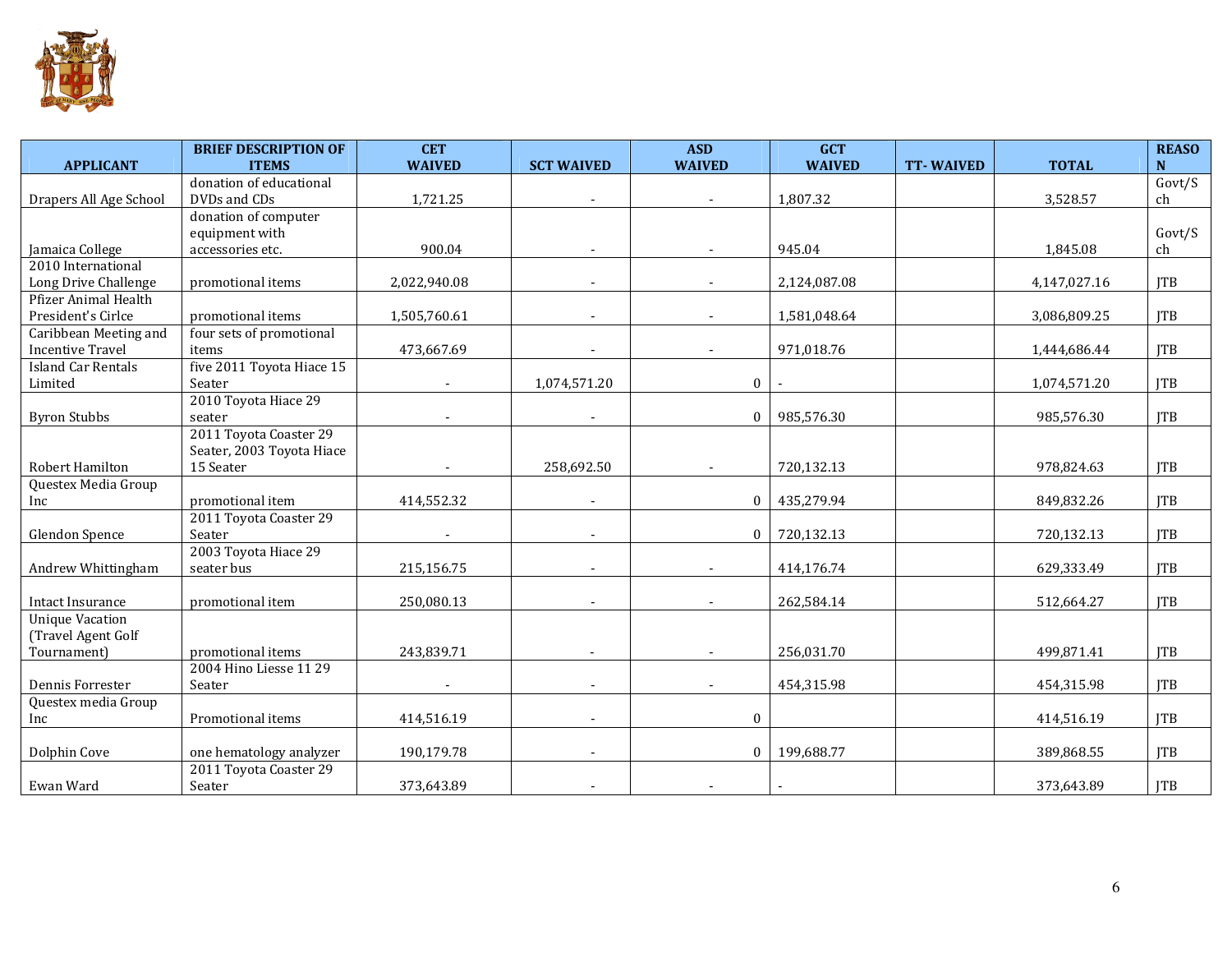

| <b>APPLICANT</b>             | <b>BRIEF DESCRIPTION OF</b><br><b>ITEMS</b>      | <b>CET</b><br><b>WAIVED</b> | <b>SCT WAIVED</b>        | <b>ASD</b><br><b>WAIVED</b> | <b>GCT</b><br><b>WAIVED</b> | <b>TT-WAIVED</b> | <b>TOTAL</b>  | <b>REASO</b><br>N |
|------------------------------|--------------------------------------------------|-----------------------------|--------------------------|-----------------------------|-----------------------------|------------------|---------------|-------------------|
|                              |                                                  |                             |                          |                             |                             |                  |               |                   |
| Jamaica Tourist Board        | promotional items                                | 147,131.87                  |                          | $\bf{0}$                    | 154,488.46                  |                  | 301,620.32    | <b>ITB</b>        |
|                              | 2010 Toyota Hiace16                              |                             |                          |                             |                             |                  |               |                   |
| <b>Dwight Soares</b>         | seater                                           |                             | 231,240.93               |                             |                             |                  | 231,240.93    | <b>ITB</b>        |
| George Passmore              | 1998 Nissan UD Aero High<br>Decker Bus 53 Seater |                             | $\overline{\phantom{a}}$ | 412,516.91                  |                             | 412,516.91       |               | JTB               |
| Real Mystic                  |                                                  |                             |                          |                             |                             |                  |               |                   |
| Transportation &             | 1997 Isuzu Journey Bus                           |                             |                          |                             |                             |                  |               |                   |
| <b>Trading Limited</b>       | 47 seater                                        | 150,006.15                  |                          |                             |                             |                  | 150,006.15    | <b>ITB</b>        |
|                              | 2005 Nissan Caravan 29                           |                             |                          |                             |                             |                  |               |                   |
| Collin Farquharson           | seater                                           |                             |                          |                             | 148,685.23                  |                  | 148,685.23    | <b>ITB</b>        |
|                              |                                                  |                             |                          |                             |                             |                  |               |                   |
| Scuba Pro                    | promotional items                                | 66,904.29                   |                          | $\mathbf{0}$                | 70,249.50                   |                  | 137,153.79    | <b>ITB</b>        |
| <b>Audley Morle</b>          | 2005 Toyota Hiace 15<br>seater                   |                             | 135,704.77               |                             |                             |                  | 135,704.77    | <b>ITB</b>        |
|                              | 2002 Toyota Hiace 15                             |                             |                          |                             |                             |                  |               |                   |
| Horace &Valerie Wade         | Seater                                           |                             | 108,433.02               | $\mathbf{0}$                |                             |                  | 108,433.02    | <b>ITB</b>        |
| Go-Go Learning               |                                                  |                             |                          |                             |                             |                  |               |                   |
| Conference                   | promotional item                                 | 18,572.33                   | $\blacksquare$           |                             | 19,500.95                   |                  | 38,073.28     | <b>ITB</b>        |
| <b>USVI</b> Department of    |                                                  |                             |                          |                             |                             |                  |               |                   |
| Tourism                      | promotional item                                 | 11,100.54                   | $\blacksquare$           |                             | 11,655.57                   |                  | 22,756.11     | <b>ITB</b>        |
| Go-Go Learning               |                                                  |                             |                          |                             |                             |                  |               |                   |
| Conference                   | Promotional items                                | 18,570.71                   |                          |                             |                             |                  | 18,570.71     | <b>ITB</b>        |
| <b>USVI</b> Department of    |                                                  |                             |                          |                             |                             |                  |               | <b>ITB</b>        |
| Tourism                      | Promotional items<br>Cheese Powder, Sultana      | 11,099.57                   |                          | $\mathbf{0}$                |                             |                  | 11,099.57     |                   |
| <b>Continental Baking</b>    | Raisins, Exalube, Plastic                        |                             |                          |                             |                             |                  |               | Manu/             |
| Company                      | <b>Bread Trays</b>                               | 27,430,733.03               | $\blacksquare$           |                             |                             |                  | 27,430,733.03 | Mod               |
|                              | importation of raw                               |                             |                          |                             |                             |                  |               | Manu/             |
| <b>Commercial Associates</b> | material and produce                             | 10,944,448.70               | $\overline{\phantom{a}}$ |                             | 11,491,671.14               |                  | 22,436,119.84 | Mod               |
|                              |                                                  |                             |                          |                             |                             |                  |               | Manu/             |
| <b>Jill Roberts</b>          | printing services                                |                             | $\overline{\phantom{a}}$ | $\mathbf{0}$                | 11,226,167.33               |                  | 11,226,167.33 | Mod               |
| Caymanas Track               |                                                  |                             |                          |                             |                             |                  |               | Manu/             |
| Limited                      | equipment                                        | 1,505,732.95                | $\overline{\phantom{a}}$ |                             | 2,898,535.94                |                  | 4,404,268.89  | Mod               |
|                              |                                                  |                             |                          |                             |                             |                  |               | Manu/             |
| Seprod Limited               | materials and equipment                          |                             |                          | $\mathbf{0}$                | 1,780,539.04                |                  | 1,780,539.04  | Mod               |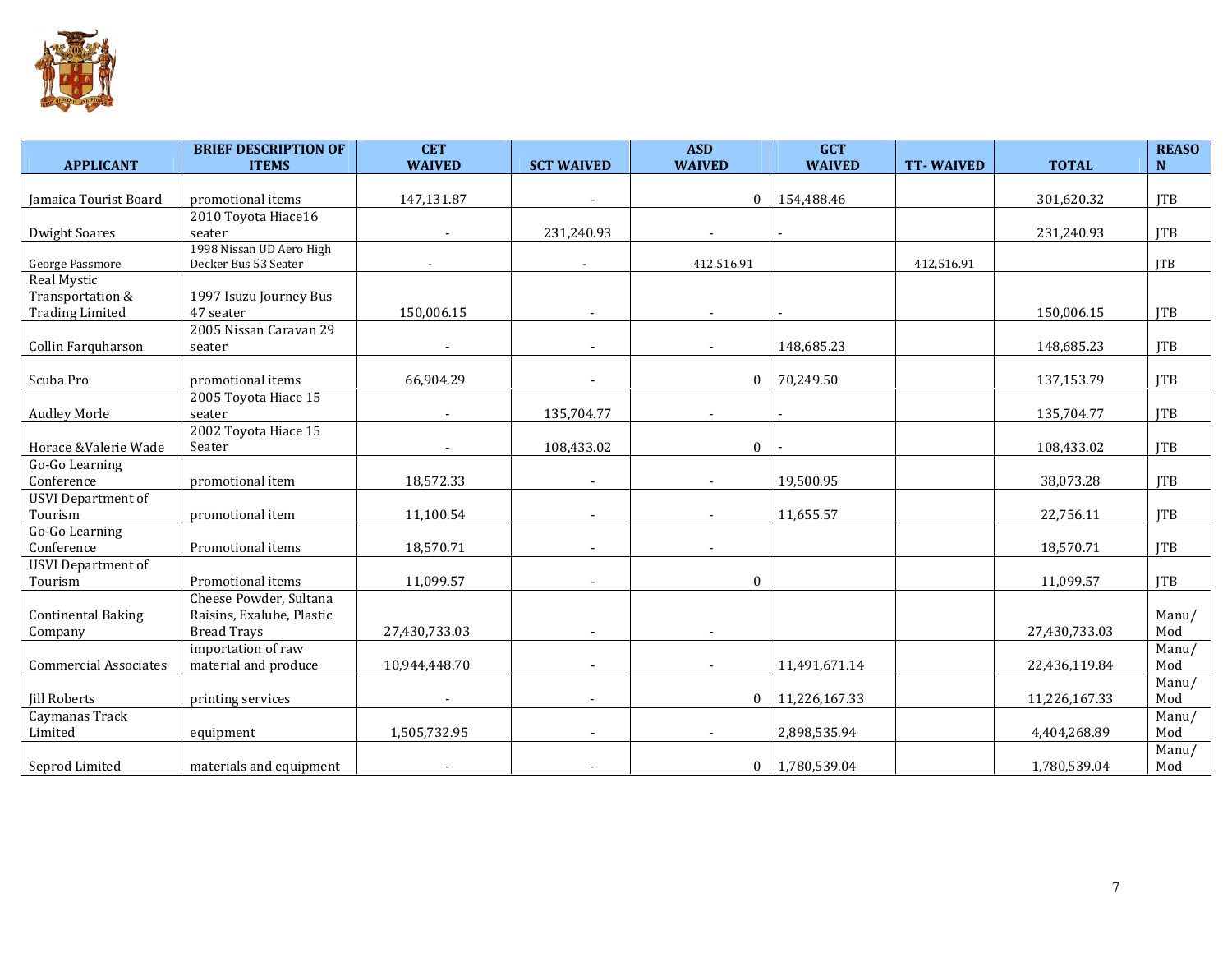

| <b>APPLICANT</b>                         | <b>BRIEF DESCRIPTION OF</b><br><b>ITEMS</b> | <b>CET</b><br><b>WAIVED</b> | <b>SCT WAIVED</b>        | <b>ASD</b><br><b>WAIVED</b> | <b>GCT</b><br><b>WAIVED</b> | <b>TT-WAIVED</b> | <b>TOTAL</b> | <b>REASON</b> |
|------------------------------------------|---------------------------------------------|-----------------------------|--------------------------|-----------------------------|-----------------------------|------------------|--------------|---------------|
| <b>Sweet Tings</b>                       |                                             |                             |                          |                             |                             |                  |              |               |
| Manufacturing                            |                                             |                             |                          |                             |                             |                  |              | Manu/Mo       |
| Company Limited                          | materials and equipment                     |                             |                          |                             | 1,587,365.74                |                  | 1,587,365.74 | d             |
| Best Dressed Chicken,                    |                                             |                             |                          |                             |                             |                  |              |               |
| the Poultry division of                  | three sets of corrugated                    |                             |                          |                             |                             |                  |              | Manu/Mo       |
| Ja. Broilers                             | boxes                                       | 1,395,502.84                |                          |                             |                             |                  | 1,395,502.84 | $\mathbf{d}$  |
|                                          |                                             |                             |                          |                             |                             |                  |              | Manu/Mo       |
| Lascelles Limited                        | materials and equipment                     |                             |                          |                             | 1,316,403.55                |                  | 1,316,403.55 | d             |
| <b>Consolidated Bakeries</b>             |                                             |                             |                          |                             |                             |                  |              | Manu/Mo       |
| Ja. Limited                              | materials and equipment                     |                             | $\overline{\phantom{a}}$ | $\mathbf{0}$                | 1,197,354.91                |                  | 1,197,354.91 | $\mathbf d$   |
|                                          |                                             |                             |                          |                             |                             |                  |              | Manu/Mo       |
| Wisynco Group Limited                    | two sets corrugated boxes                   | 729,217.24                  | $\blacksquare$           | $\overline{\phantom{a}}$    |                             |                  | 729,217.24   | d             |
|                                          |                                             |                             |                          |                             |                             |                  |              | Manu/Mo       |
| Ojay Koolers Limited                     | materials and equipment                     | $\overline{\phantom{a}}$    | $\sim$                   | $\overline{\phantom{a}}$    | 715,289.65                  |                  | 715,289.65   | d             |
| Caledonia Outdoor                        |                                             |                             |                          |                             |                             |                  |              | Manu/Mo       |
| Jamaica Limited                          | equipment                                   |                             |                          |                             | 578,220.34                  |                  | 578,220.34   | d             |
| Dura-Seal Poly Bags                      |                                             |                             |                          | $\mathbf{0}$                | 459,336.82                  |                  |              | Manu/Mo<br>d  |
| Limited<br><b>Gray's Pepper Products</b> | materials and equipment                     |                             |                          |                             |                             |                  | 459,336.82   | Manu/Mo       |
| Limited                                  | materials and equipment                     |                             |                          |                             | 371,144.01                  |                  | 371,144.01   | d             |
| Everglades Farm                          |                                             |                             |                          |                             |                             |                  |              | Manu/Mo       |
| Limited                                  | materials and equipment                     |                             |                          |                             | 363,760.42                  |                  | 363,760.42   | d             |
|                                          |                                             |                             |                          |                             |                             |                  |              | Manu/Mo       |
| Coast to Coast                           | materials and equipment                     |                             |                          |                             | 360,182.70                  |                  | 360,182.70   | d             |
|                                          |                                             |                             |                          |                             |                             |                  |              | Manu/Mo       |
| <b>Best Dressed Chicken</b>              | Corrugated Boxes                            | 322,444.88                  |                          | $\boldsymbol{0}$            |                             |                  | 322,444.88   | d             |
|                                          |                                             |                             |                          |                             |                             |                  |              | Manu/Mo       |
| Marjoblac Limited                        | materials and equipment                     |                             |                          | $\mathbf{0}$                | 180,400.92                  |                  | 180,400.92   | d             |
|                                          |                                             |                             |                          |                             |                             |                  |              | Manu/Mo       |
| LSK Industries Limited                   | equipment                                   |                             | $\overline{\phantom{a}}$ | $\bf{0}$                    | 170,988.01                  |                  | 170,988.01   | d             |
| Sunlight Windows and                     |                                             |                             |                          |                             |                             |                  |              | Manu/Mo       |
| Doors Limited                            | materials and equipment                     |                             |                          | $\mathbf{0}$                | 135,300.69                  |                  | 135,300.69   | d.            |
| Rainforest Seafood                       |                                             |                             |                          |                             |                             |                  |              | Manu/Mo       |
| Limited                                  | materials and equipment                     |                             |                          | $\mathbf{0}$                | 83,002.46                   |                  | 83,002.46    | d             |
| <b>Earth Rocks Product</b>               |                                             |                             |                          |                             |                             |                  |              | Manu/Mo       |
| Limited                                  | materials and equipment                     |                             |                          |                             | 72,021.35                   |                  | 72,021.35    | d             |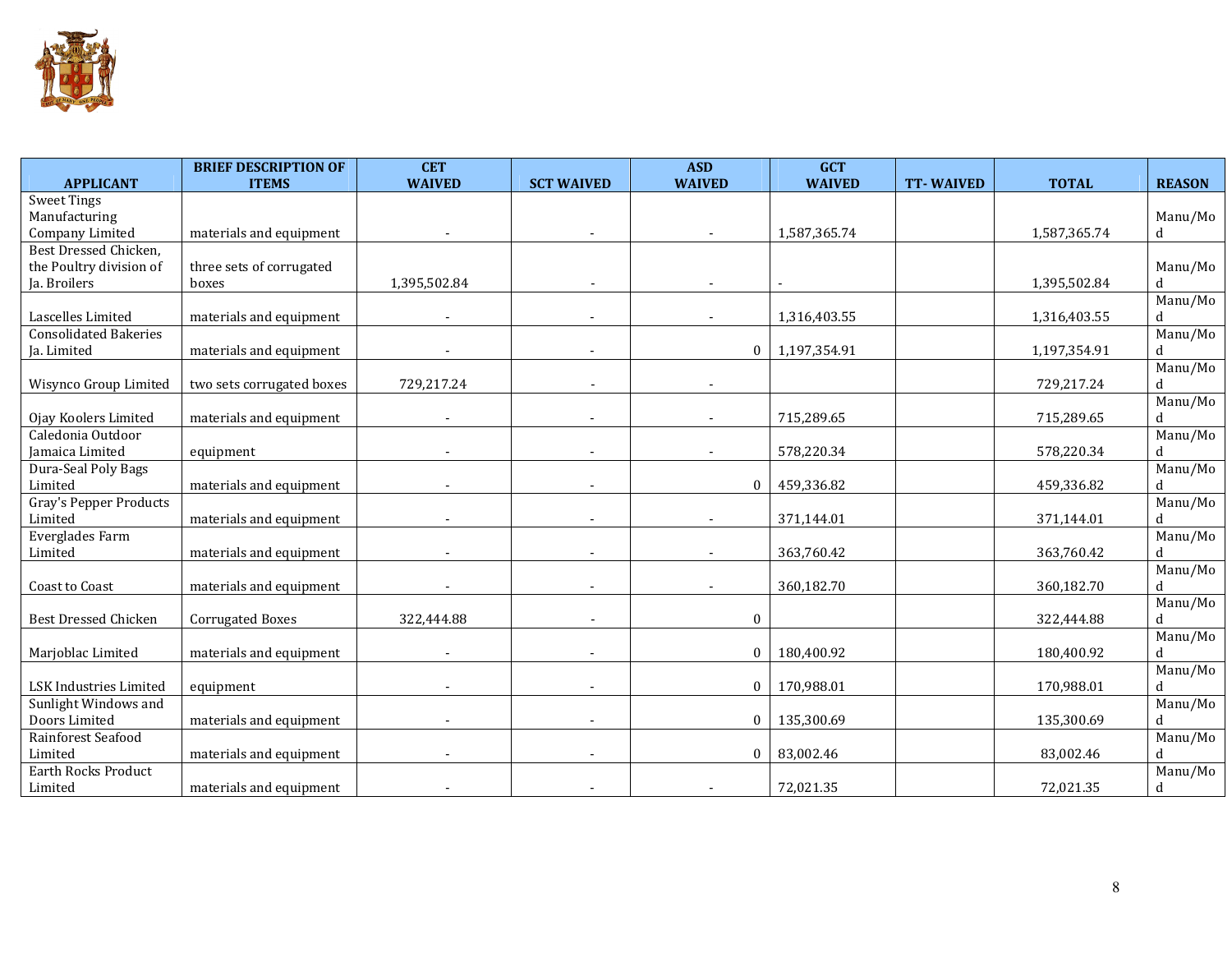

| <b>APPLICANT</b>         | <b>BRIEF DESCRIPTION OF</b><br><b>ITEMS</b> | <b>CET</b><br><b>WAIVED</b> | <b>SCT WAIVED</b> | <b>ASD</b><br><b>WAIVED</b> | <b>GCT</b><br><b>WAIVED</b> | <b>TT-WAIVED</b> | <b>TOTAL</b>  | <b>REASON</b> |
|--------------------------|---------------------------------------------|-----------------------------|-------------------|-----------------------------|-----------------------------|------------------|---------------|---------------|
| Jamaica Biscuit          |                                             |                             |                   |                             |                             |                  |               | Manu/Mo       |
| Company Limited          | equipment                                   |                             |                   |                             | 58,140.05                   |                  | 58,140.05     | d             |
| Sue Tru Caribbean        |                                             |                             |                   |                             |                             |                  |               |               |
| Manufacturing and        | importation of hand                         |                             |                   |                             |                             |                  |               | Manu/Mo       |
| Distributors Limited     | freezer and chiller room                    | 20,633.98                   |                   |                             | 21,665.67                   |                  | 42,299.65     | d             |
| Jamaica Aggregates       |                                             |                             |                   |                             |                             |                  |               | Manu/Mo       |
| Limited                  | equipment                                   |                             |                   |                             | 25,160.84                   |                  | 25,160.84     | d             |
|                          | two 2010 Mitsubishi                         |                             |                   |                             |                             |                  |               |               |
|                          | Lancer, four 2010                           |                             |                   |                             |                             |                  |               |               |
|                          | Mitsubishi pajero, twenty                   |                             |                   |                             |                             |                  |               |               |
| Tropic Island T/A        | 2011 Suzuki Swift                           |                             |                   |                             |                             |                  |               |               |
| Budget Rent-a-Car        | H/back, 2011 Mini Cooper                    |                             |                   |                             |                             |                  |               |               |
| Company                  | hatchback                                   | 3,337,926.09                | 10,625,532.90     |                             | 6,140,269.56                |                  | 20,103,728.55 | Other         |
|                          | five Toyota Land Cruisers,                  |                             |                   |                             |                             |                  |               |               |
| Sunbird Car Rentals      | one 2011 BMW523i                            | 1,669,351.96                | 9,348,370.97      |                             | 823,444.08                  |                  | 11,841,167.01 | Other         |
|                          | sixteen 2010 Toyota                         |                             |                   |                             |                             |                  |               |               |
| Bargain Ren-a-Car/Avis   | Yaris, 2010 Toyota                          |                             |                   |                             |                             |                  |               |               |
| Rent-a-Car               | Hiace15 seater                              | 1,578,982.32                | 3,570,648.69      |                             | 4,313,384.94                |                  | 9,463,015.95  | Other         |
|                          |                                             |                             |                   |                             |                             |                  |               |               |
| Alcor Windows & Doors    | 2010 Chevy Tahoe Hybrid                     |                             | 3,950,191.87      |                             | $\sim$                      |                  | 3,950,191.87  | Other         |
|                          | One 2010 Corolla, Two                       |                             |                   |                             |                             |                  |               |               |
|                          | 2011 Tucson Sonata, One                     |                             |                   |                             |                             |                  |               |               |
|                          | 2011 Honda                                  |                             |                   |                             |                             |                  |               |               |
| <b>Bowlas Car Rental</b> | CRV and One Honda                           |                             |                   |                             |                             |                  |               |               |
| Limited                  | Accord                                      | 764,036.68                  | 3,048,506.35      | $\Omega$                    | 2,405,378.48                |                  | 6,217,921.51  | Other         |
| Jamaica Golf             |                                             |                             |                   |                             |                             |                  |               |               |
| Association              | equipment                                   | 3,055,453.13                |                   |                             |                             |                  | 3,055,453.13  | Other         |
|                          |                                             |                             |                   |                             |                             |                  |               |               |
| Liberty Car Rentals      | four 2010 Toyota Camry                      | 753,823.44                  | 4,221,411.28      |                             | 2,585,614.41                |                  | 7,560,849.13  | Other         |
|                          |                                             |                             |                   |                             |                             |                  |               |               |
| United Union of Jamaica  | 2011 Toyota Lancruiser                      | 545,651.19                  | 1,527,823.33      |                             | 935,791.79                  |                  | 3,009,266.31  | Other         |
| A&L Transport & Tours    | 2007 Toyota Alphard 8                       |                             |                   |                             |                             |                  |               |               |
| Limited                  | seater                                      | 150,006.15                  | 840,034.44        |                             | 514,521.09                  |                  | 1,504,561.68  | Other         |
| <b>Baxter Sinclair</b>   |                                             |                             | 1,028,487.17      |                             | 9,822.24                    |                  | 1,038,309.40  | Other         |
|                          | one vacuum pump<br>one CT tube GE 16 Slice  |                             |                   |                             |                             |                  |               |               |
|                          | <b>Computed Tomography</b>                  |                             |                   |                             |                             |                  |               |               |
| Image Plus Consultants   | Unit                                        |                             |                   |                             | 1,035,194.86                |                  | 1,035,194.86  | Other         |
|                          |                                             |                             |                   |                             |                             |                  |               |               |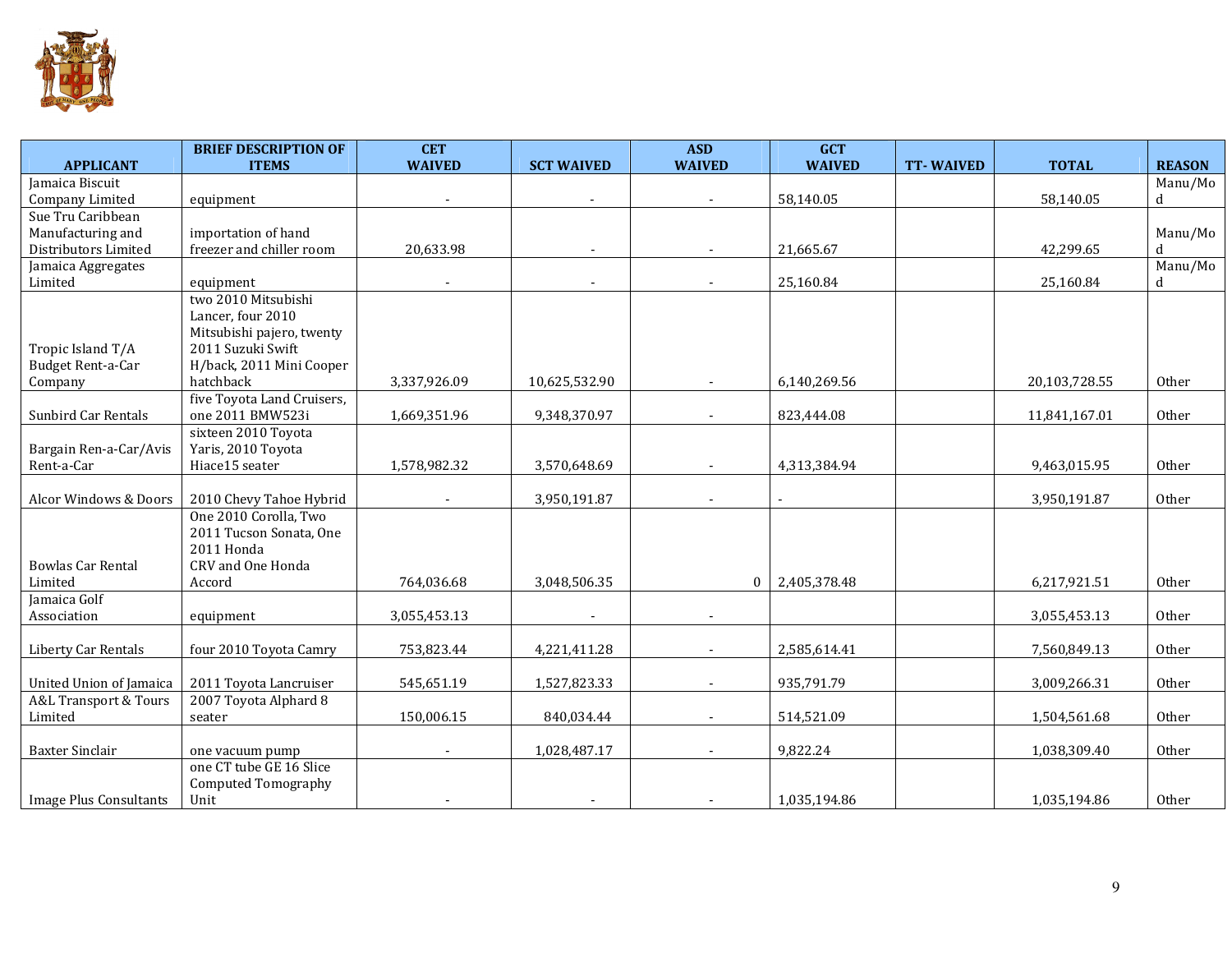

|                         | <b>BRIEF DESCRIPTION OF</b>                 | <b>CET</b>    |                   | <b>ASD</b>               | <b>GCT</b>    |                  |              |               |
|-------------------------|---------------------------------------------|---------------|-------------------|--------------------------|---------------|------------------|--------------|---------------|
| <b>APPLICANT</b>        | <b>ITEMS</b>                                | <b>WAIVED</b> | <b>SCT WAIVED</b> | <b>WAIVED</b>            | <b>WAIVED</b> | <b>TT-WAIVED</b> | <b>TOTAL</b> | <b>REASON</b> |
|                         | 2007 Toyota Tundra                          |               |                   |                          |               |                  |              |               |
| Neville Grey            | $d$ /cab                                    |               | 923,680.31        | $\overline{\phantom{a}}$ |               |                  | 923,680.31   | Other         |
| Danjor Car Rentals      |                                             |               |                   |                          |               |                  |              |               |
| Limited                 | two 2010 Toyota Corolla                     | 222,923.22    | 889,463.65        |                          | 701,818.03    |                  | 1,814,204.90 | Other         |
|                         | one 2011 Toyota Yaris                       |               |                   |                          |               |                  |              |               |
| Pat's Taxi Service and  | and one 2010 Toyota                         |               |                   |                          |               |                  |              |               |
| Car Rental Limited      | Corolla                                     | 210,148.00    | 838,490.54        |                          | 661,598.46    |                  | 1,710,237.00 | Other         |
| Jamaica Volley          |                                             |               |                   |                          |               |                  |              |               |
| Association             | synthetic volley ball court                 | 516,376.20    | $\sim$            | $\sim$                   |               |                  | 516,376.20   | Other         |
| Superlative Auto        | 2008 C300 Mercedes                          |               |                   |                          |               |                  |              |               |
| Limited                 | Benz - Hybrid                               |               | 401,158.91        |                          |               |                  | 401,158.91   | Other         |
| <b>Taylor Whittaker</b> | 2005 Mitsubishi Endeavor                    |               |                   |                          |               |                  |              |               |
| Enterprise Limited      | - Hybrid                                    |               | 358,190.97        |                          |               |                  | 358,190.97   | Other         |
|                         |                                             |               |                   |                          |               |                  |              |               |
| L. E. Treacy            | 2007 Honda IMA Hybrid                       |               | 286,760.92        |                          |               |                  | 286,760.92   | Other         |
| Susan Williams/Clover   |                                             |               |                   |                          |               |                  |              |               |
| Williams/Alphanso       |                                             |               |                   |                          |               |                  |              |               |
| Williams/Monique        |                                             |               |                   |                          |               |                  |              |               |
| Williams/Christopher    |                                             |               |                   |                          |               |                  |              |               |
| Williams, Carmen        |                                             |               |                   |                          |               |                  |              |               |
| Badwah/Carol            | Penalty on transfer of                      |               |                   |                          |               |                  |              |               |
| Badhaw-Murray           | property                                    |               |                   | $\Omega$                 |               | 280,020.00       | 280,020.00   | Other         |
| Eliazar Nemhard         | 1999 Nissan Pathfinder                      |               | 237,316.36        |                          |               |                  |              | Other         |
|                         |                                             |               |                   | $\mathbf{0}$             |               |                  | 237,316.36   |               |
|                         | donation of ten barrels                     |               |                   |                          |               |                  |              |               |
| <b>CB</b> Bucknor       | and one crate containing<br>food, toys etc. | 94,403.32     |                   |                          | 99,123.49     |                  | 193,526.81   | Other         |
|                         | importation of household                    |               |                   |                          |               |                  |              |               |
|                         |                                             |               |                   |                          |               |                  |              |               |
| Dean-Roy Bernard        | items, washer, glassware<br>etc.            | 80,930.70     |                   |                          | 84,977.24     |                  | 165,907.94   | Other         |
|                         | importation of shirts and                   |               |                   |                          |               |                  |              |               |
| Jamaica Football        | sweat suits, importation                    |               |                   |                          |               |                  |              |               |
| Federation              | of tickets                                  | 151,555.09    |                   |                          |               |                  | 151,555.09   | Other         |
| Carmen Budwah and       |                                             |               |                   |                          |               |                  |              |               |
| Carol Budwah-Murray     | Penalty on transfer of                      |               |                   |                          |               |                  |              |               |
| to Suzan Williams       | property                                    |               |                   |                          |               | 140,020.00       | 140,020.00   | Other         |
| Gladston Wiliams to     | Penalty on transfer of                      |               |                   |                          |               |                  |              |               |
| Damian Ferguson         | property                                    |               |                   |                          |               | 115,520.00       | 115,520.00   | Other         |
|                         |                                             |               |                   |                          |               |                  |              |               |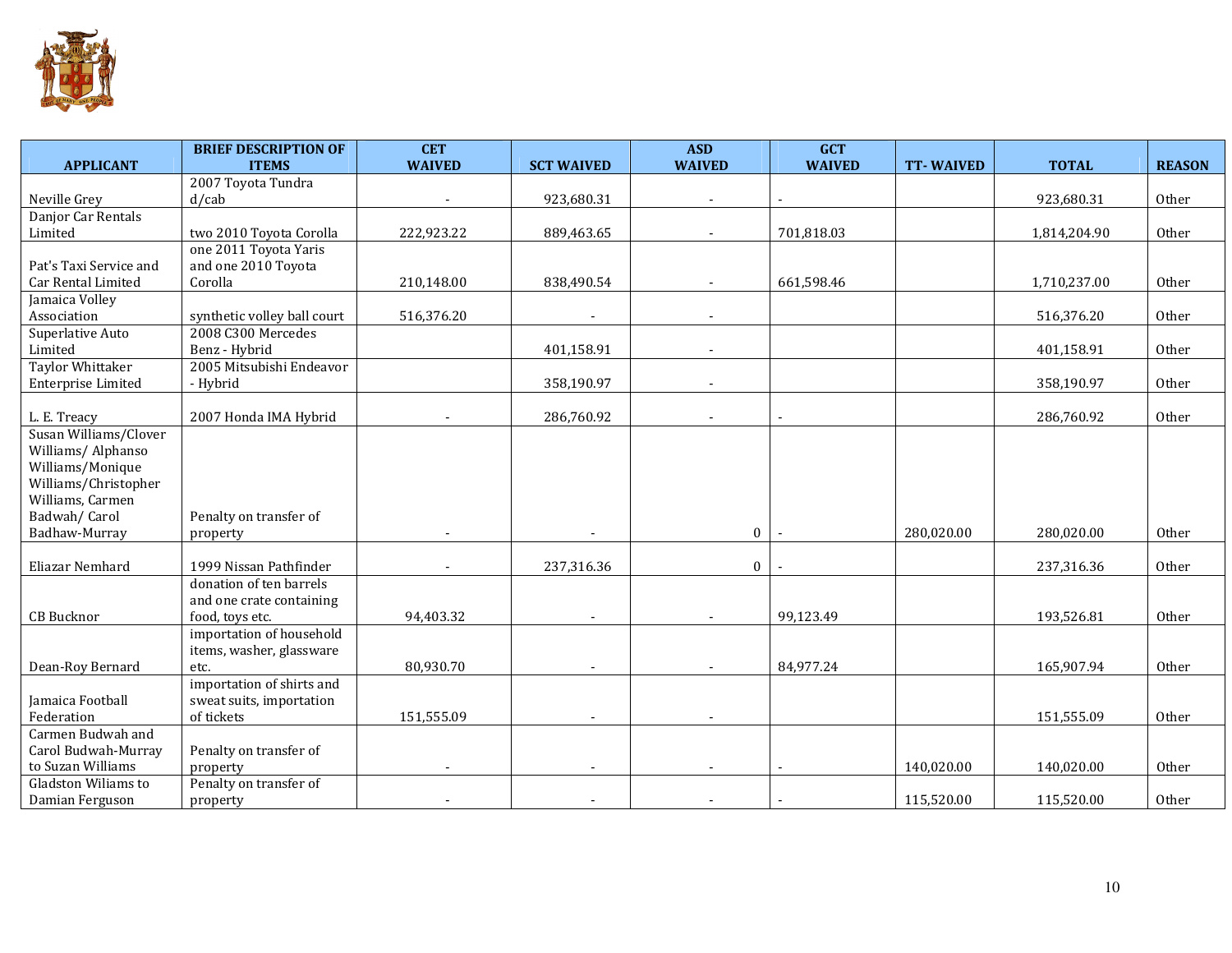

| <b>APPLICANT</b>          | <b>BRIEF DESCRIPTION OF</b><br><b>ITEMS</b> | <b>CET</b><br><b>WAIVED</b> | <b>SCT WAIVED</b>        | <b>ASD</b><br><b>WAIVED</b> | <b>GCT</b><br><b>WAIVED</b> | <b>TT-WAIVED</b> | <b>TOTAL</b> | <b>REASON</b> |
|---------------------------|---------------------------------------------|-----------------------------|--------------------------|-----------------------------|-----------------------------|------------------|--------------|---------------|
| Dave Simms, Dennis        | Penalty on transfer of                      |                             |                          |                             |                             |                  |              |               |
| Johnson                   | property                                    | $\overline{\phantom{a}}$    | $\overline{\phantom{a}}$ | $\theta$                    |                             | 108,020.00       | 108,020.00   | Other         |
| Clive Robinson, Ceris     | Penalty on transfer of                      |                             |                          |                             |                             |                  |              |               |
| surgeon                   | property                                    | $\overline{\phantom{a}}$    | $\overline{\phantom{a}}$ | $\theta$                    |                             | 105,020.00       | 105,020.00   | Other         |
| Bertram                   |                                             |                             |                          |                             |                             |                  |              |               |
| Morgan/Nichole            | Penalty on transfer of                      |                             |                          |                             |                             |                  |              |               |
| Morgan, Michael Lynch     | property                                    |                             |                          | $\theta$                    |                             | 84,020.00        | 84,020.00    | Other         |
| <b>Egbert Campbell to</b> | Penalty on transfer of                      |                             |                          |                             |                             |                  |              |               |
| Sheron Carter             | property                                    |                             |                          |                             |                             | 68,270.00        | 68,270.00    | Other         |
| Jamaica Netball           |                                             |                             |                          |                             |                             |                  |              |               |
| Association               | importation of apparel                      | 68,092.12                   |                          |                             |                             |                  | 68,092.12    | Other         |
| Jamaica Olympic           |                                             |                             |                          |                             |                             |                  |              |               |
| Association               | importation of gears                        | 67,831.01                   |                          |                             |                             |                  | 67,831.01    | Other         |
| Nordica Mullings-Smith    | Penalty on transfer of                      |                             |                          |                             |                             |                  |              |               |
| <b>Ucal Ranglin</b>       | property                                    |                             |                          | $\mathbf{0}$                |                             | 63,020.00        | 63,020.00    | Other         |
| Monica Splatt/Joseph      |                                             |                             |                          |                             |                             |                  |              |               |
| Reid/Beverley Samms,      | Penalty on transfer of                      |                             |                          |                             |                             |                  |              |               |
| Ansenetta Robinson        | property                                    |                             |                          | $\theta$                    |                             | 63,020.00        | 63,020.00    | Other         |
| Roseanna Roberts,         | Penalty on transfer of                      |                             |                          |                             |                             |                  |              |               |
| Alseita Alridge           | property                                    |                             |                          | $\theta$                    |                             | 61,520.00        | 61,520.00    | Other         |
| Deleene<br>Durrant/Marlon | Penalty on transfer of                      |                             |                          |                             |                             |                  |              |               |
| Durrant, Anita Findlay    |                                             |                             |                          | $\mathbf{0}$                |                             | 60,320.00        | 60,320.00    | Other         |
| Reginald                  | property                                    |                             |                          |                             |                             |                  |              |               |
| Khanni/Lucille Khanni,    | Penalty on transfer of                      |                             |                          |                             |                             |                  |              |               |
| Joycelyn Coke             | property                                    |                             | $\overline{\phantom{0}}$ | $\mathbf{0}$                |                             | 59,870.00        | 59.870.00    | Other         |
| Humble Lion Football      |                                             |                             |                          |                             |                             |                  |              |               |
| Club                      | <b>Football Gears</b>                       | 54,540.77                   |                          | $\boldsymbol{0}$            |                             |                  | 54,540.77    | Other         |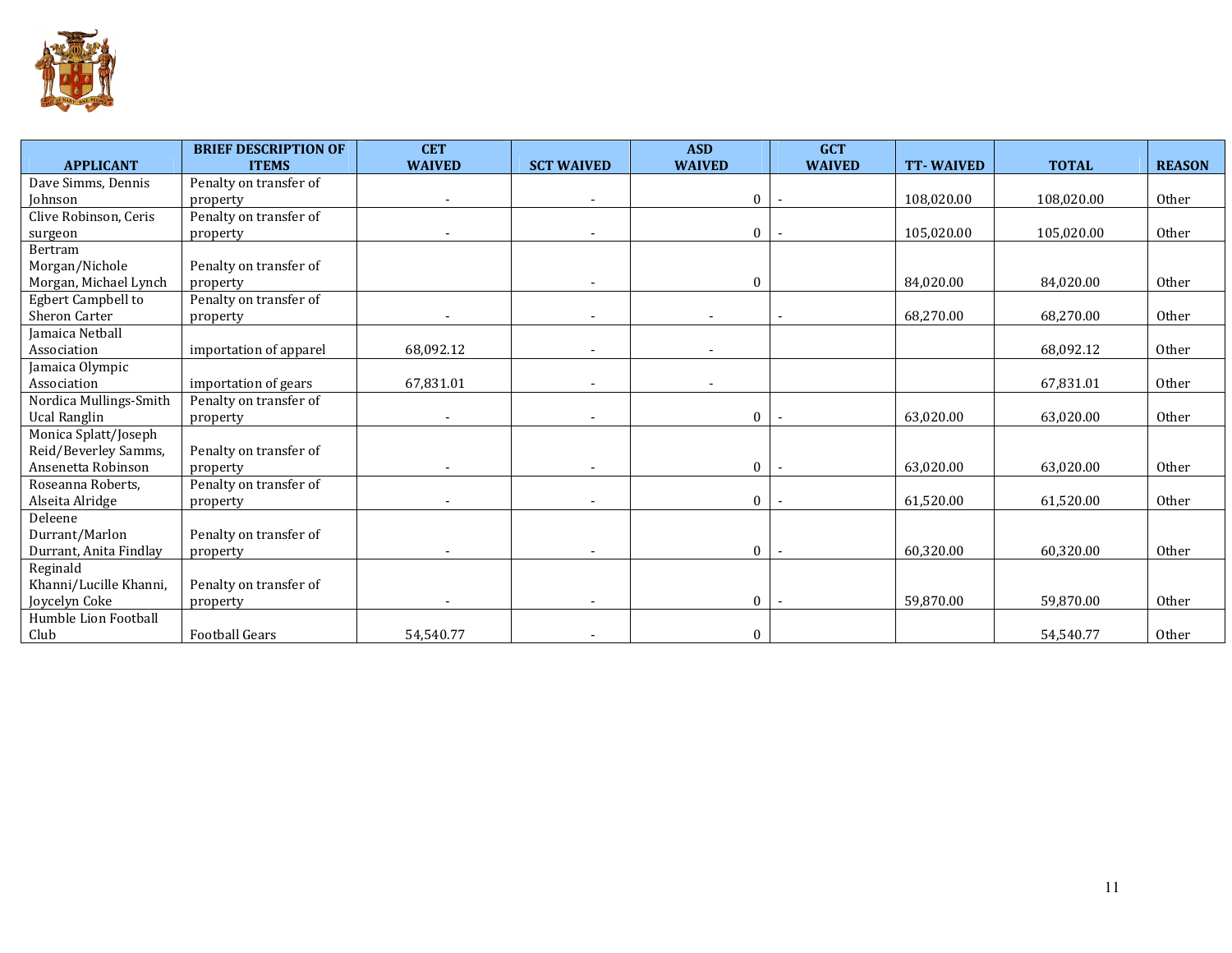

|                                | <b>BRIEF DESCRIPTION OF</b> | <b>CET</b>    |                   | <b>ASD</b>    | <b>GCT</b>    |                  |              |               |
|--------------------------------|-----------------------------|---------------|-------------------|---------------|---------------|------------------|--------------|---------------|
| <b>APPLICANT</b>               | <b>ITEMS</b>                | <b>WAIVED</b> | <b>SCT WAIVED</b> | <b>WAIVED</b> | <b>WAIVED</b> | <b>TT-WAIVED</b> | <b>TOTAL</b> | <b>REASON</b> |
| Dennis Johnson to Dave         | Penalty on transfer of      |               |                   |               |               |                  |              |               |
| Simms                          | property                    |               |                   |               |               | 54,020.00        | 54,020.00    | Other         |
| Ceris Surgeon to Clive         | Penalty on transfer of      |               |                   |               |               |                  |              |               |
| Robinson                       | property                    |               |                   | $\mathbf{0}$  |               | 52,520.00        | 52,520.00    | Other         |
| Harold Grenion to              | Penalty on transfer of      |               |                   |               |               |                  |              |               |
| Rennie Thomas                  | property                    |               |                   |               |               | 52,520.00        | 52,520.00    | Other         |
| Cheryl Anderson,               | Penalty on transfer of      |               |                   |               |               |                  |              |               |
| <b>Laurel Mullings</b>         | property                    |               |                   | $\mathbf{0}$  |               | 52,520.00        | 52,520.00    | Other         |
| Denny Harrison to              | Penalty on transfer of      |               |                   |               |               |                  |              |               |
| Keisha Powell                  | property                    |               |                   | $\mathbf{0}$  |               | 47,270.00        | 47,270.00    | Other         |
| Fritz Jones/Keisha             | Penalty on transfer of      |               |                   |               |               |                  |              |               |
| Jones, Hubert Hall             | property                    |               |                   | $\mathbf{0}$  |               | 46,220.00        | 46,220.00    | Other         |
| Michael Lynch to               |                             |               |                   |               |               |                  |              |               |
| Bertram and Nicole             | Penalty on transfer of      |               |                   |               |               |                  |              |               |
| Morgan                         | property                    |               |                   | $\mathbf{0}$  |               | 42,020.00        | 42,020.00    | Other         |
| <b>Headley Charles to</b>      | Penalty on transfer of      |               |                   |               |               |                  |              |               |
| Sonia Hinds                    | property                    |               |                   | $\mathbf{0}$  |               | 39,920.00        | 39,920.00    | Other         |
| Joseph Brown to                | Penalty on transfer of      |               |                   |               |               |                  |              |               |
| Shedisha Taylor                | property                    |               |                   |               |               | 39,395.00        | 39,395.00    | Other         |
| Jamaica Protected              | procurement of services,    |               |                   |               |               |                  |              |               |
| Areas Trust                    | goods and services          |               |                   |               | 36,201.08     |                  | 36,201.08    | Other         |
| Ansenetta Robinson to          |                             |               |                   |               |               |                  |              |               |
| Monica Sphatt, Joseph          |                             |               |                   |               |               |                  |              |               |
| Reid and Beverly               | Penalty on transfer of      |               |                   |               |               |                  |              |               |
| Samms                          | property                    |               |                   |               |               | 31,520.00        | 31,520.00    | Other         |
| <b>Ucal Ranglin to Nordica</b> | Penalty on transfer of      |               |                   |               |               |                  |              |               |
| Mullings Smith                 | property                    |               |                   |               |               | 31,520.00        | 31,520.00    | Other         |
| Alseita Alridge to             | Penalty on transfer of      |               |                   |               |               |                  |              |               |
| Roseanna Roberts               | property                    |               |                   | $\theta$      |               | 30,770.00        | 30,770.00    | Other         |
| Anita Findlay to               |                             |               |                   |               |               |                  |              |               |
| Deleene and Marlon             | Penalty on transfer of      |               |                   |               |               |                  |              |               |
| Durrant                        | property                    |               |                   |               |               | 30,170.00        | 30,170.00    | Other         |
| Gilbert Rodgers, Hugh          | Penalty on transfer of      |               |                   |               |               |                  |              |               |
| Simms                          | property                    |               |                   | $\Omega$      |               | 30,020.00        | 30,020.00    | Other         |
| Joycelyn Coke to               |                             |               |                   |               |               |                  |              |               |
| Reginald and Lucille           | Penalty on transfer of      |               |                   |               |               |                  |              |               |
| Khanni                         | property                    |               |                   |               |               | 29,945.00        | 29,945.00    | Other         |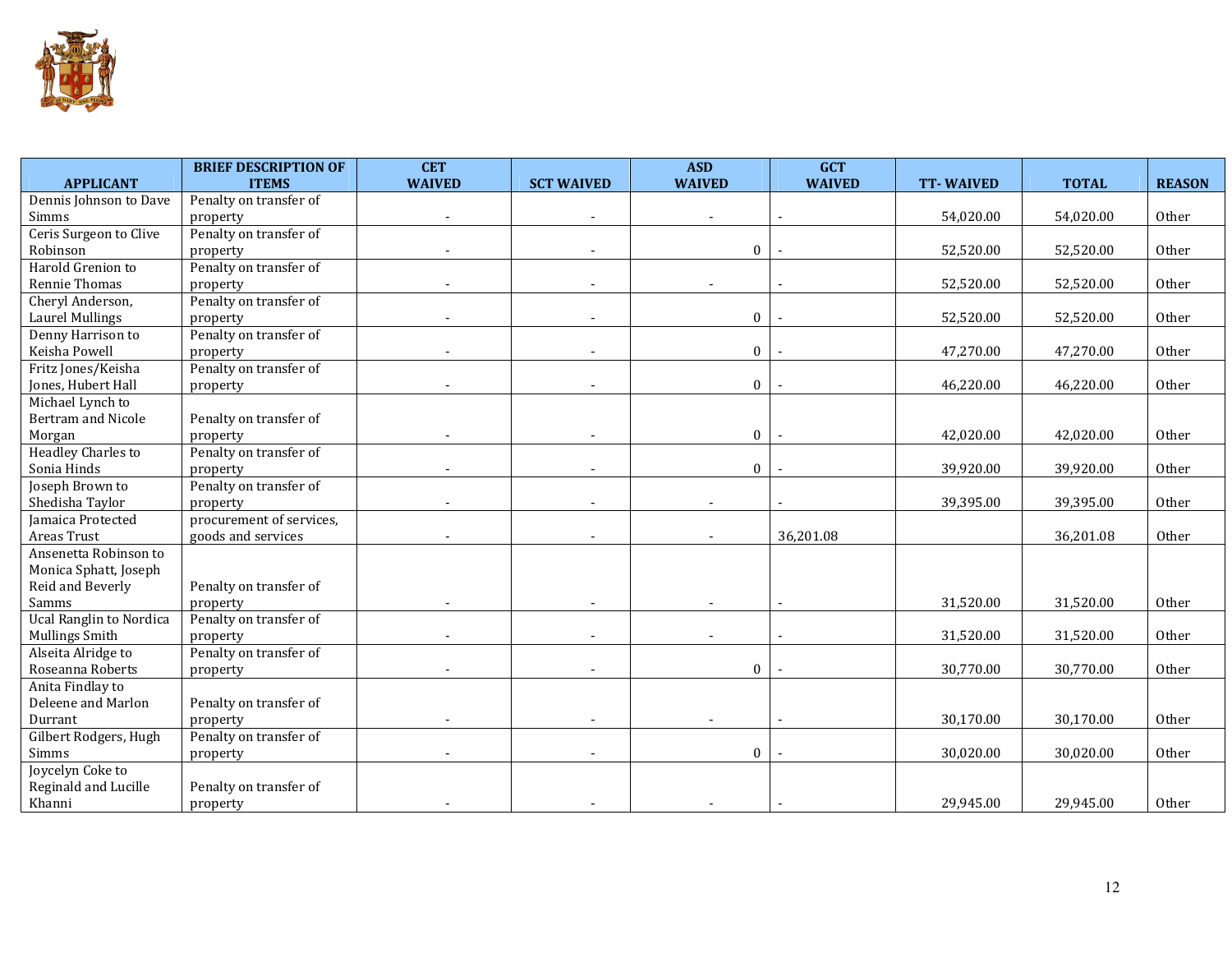

|                               | <b>BRIEF DESCRIPTION OF</b> | <b>CET</b>    |                          | <b>ASD</b>    | <b>GCT</b>    |                  |              |               |
|-------------------------------|-----------------------------|---------------|--------------------------|---------------|---------------|------------------|--------------|---------------|
| <b>APPLICANT</b>              | <b>ITEMS</b>                | <b>WAIVED</b> | <b>SCT WAIVED</b>        | <b>WAIVED</b> | <b>WAIVED</b> | <b>TT-WAIVED</b> | <b>TOTAL</b> | <b>REASON</b> |
| Horace Laing/Karlene          |                             |               |                          |               |               |                  |              |               |
| Thomas-Laing,                 | Penalty on transfer of      |               |                          |               |               |                  |              |               |
| Sylvester Cameron             | property                    |               |                          | $\mathbf{0}$  |               | 28,020.00        | 28,020.00    | Other         |
| Laurel Mullings to            | Penalty on transfer of      |               |                          |               |               |                  |              |               |
| Cheryl Anderson               | property                    |               |                          |               |               | 26,270.00        | 26,270.00    | Other         |
| <b>Ucal Ranglin to Ludlow</b> | Penalty on transfer of      |               |                          |               |               |                  |              |               |
| and Nina Wright               | property                    |               |                          | $\mathbf{0}$  |               | 26,270.00        | 26,270.00    | Other         |
| Ronald Williams to            | Penalty on transfer of      |               |                          |               |               |                  |              |               |
| Ronald Simpson                | property                    |               |                          |               |               | 25,220.00        | 25,220.00    | Other         |
| Hurbert Hall to Fitx and      | Penalty on transfer of      |               |                          |               |               |                  |              |               |
| Keisha Jones                  | property                    |               |                          |               |               | 23,120.00        | 23,120.00    | Other         |
| Dennis Phillips/Monica        | Penalty on transfer of      |               |                          |               |               |                  |              |               |
| Phillips, Walky Fearon        | property                    |               |                          | $\theta$      |               | 22,220.00        | 22,220.00    | Other         |
| Urcella Lynsue to             | Penalty on transfer of      |               |                          |               |               |                  |              |               |
| Clement Ferguson              | property                    |               |                          |               |               | 21,020.00        | 21,020.00    | Other         |
|                               |                             |               |                          |               |               |                  |              |               |
| Stephen Ellis                 | 2007 Hyundai Matrix         |               | 20,597.81                |               |               |                  | 20,597.81    | Other         |
| Paulette Blake, Serrant       | Penalty on transfer of      |               |                          |               |               |                  |              |               |
| Deerr                         | property                    |               |                          | $\Omega$      |               | 16,520.00        | 16,520.00    | Other         |
| Hugh Simms to Gilbert         | Penalty on transfer of      |               |                          |               |               |                  |              |               |
| Rodgers                       | property                    |               |                          |               |               | 15,070.00        | 15,070.00    | Other         |
| Sylvester Cameron to          |                             |               |                          |               |               |                  |              |               |
| Horace and Karlene            | Penalty on transfer of      |               |                          |               |               |                  |              |               |
| Laing                         | property                    |               |                          |               |               | 14,020.00        | 14,020.00    | Other         |
| Jamaica Basketball            |                             |               |                          |               |               |                  |              |               |
| Association                   | importation of sneakers     | 13,420.45     |                          |               |               |                  | 13,420.45    | Other         |
| Urcella Swaby to Pete         | Penalty on transfer of      |               |                          |               |               |                  |              |               |
| Stewart                       | property                    |               |                          |               |               | 21,020.00        | 21,020.00    | Other         |
| <b>Walky Ferron to Dennis</b> | Penalty on transfer of      |               |                          |               |               |                  |              |               |
| Phillips                      | property                    |               |                          |               |               | 12,620.00        | 12,620.00    | Other         |
| Altin Cole to Kevin           | Penalty on transfer of      |               |                          |               |               |                  |              |               |
| Denton                        | property                    |               | $\overline{\phantom{a}}$ |               |               | 9,770.00         | 9,770.00     | Other         |
| Guy Swaby to Velceta          | Penalty on transfer of      |               |                          |               |               |                  |              |               |
| Rhoden                        | property                    |               |                          | $\Omega$      |               | 9,770.00         | 9,770.00     | Other         |
| Gilbert Russell to            | Penalty on transfer of      |               |                          |               |               |                  |              |               |
| Claude Marshall               | property                    |               |                          |               |               | 8,720.00         | 8,720.00     | Other         |
|                               |                             |               |                          |               |               |                  |              |               |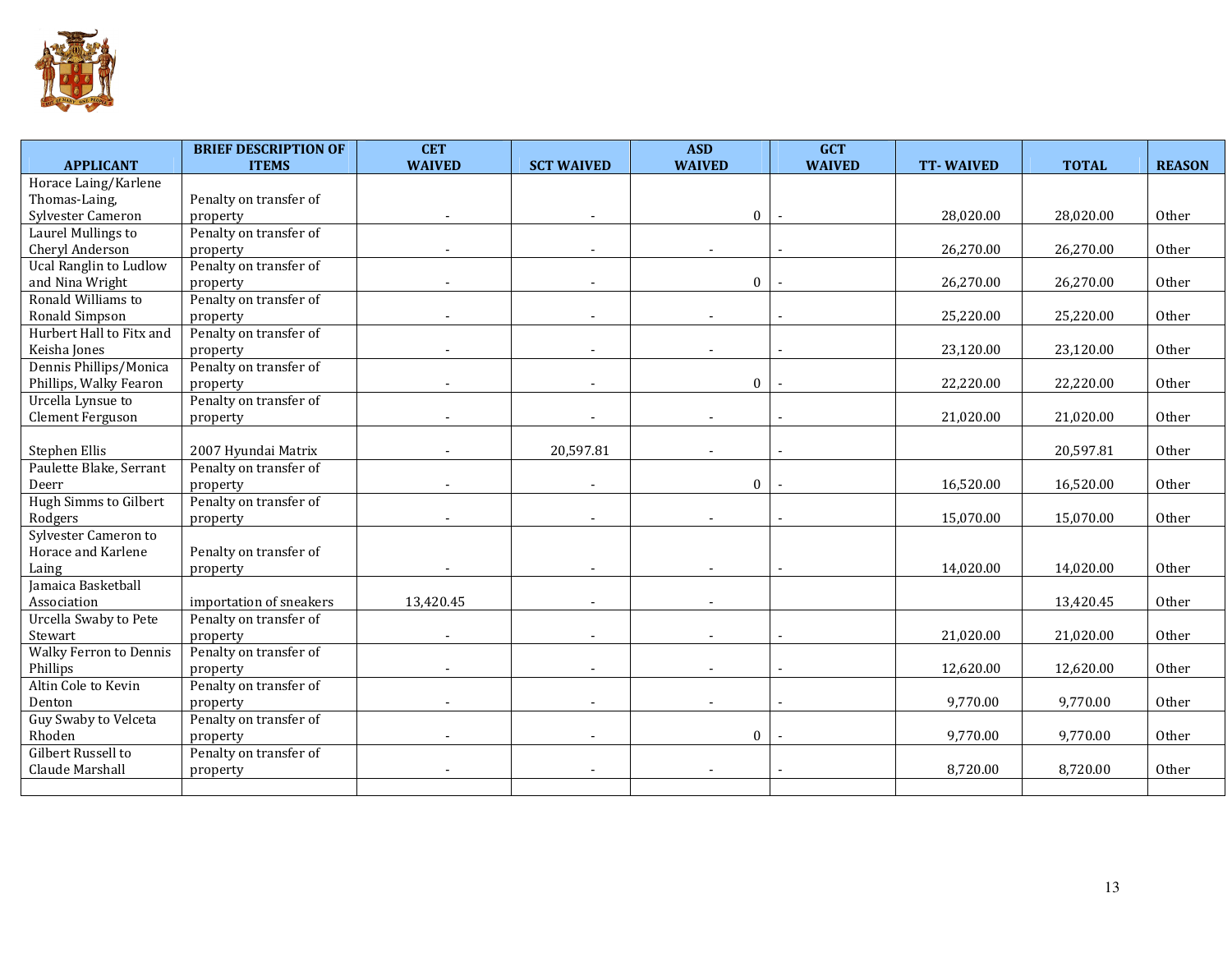

|                       | <b>BRIEF DESCRIPTION OF</b> | <b>CET</b>     |                          | <b>ASD</b>     | <b>GCT</b>     |                  |                |               |
|-----------------------|-----------------------------|----------------|--------------------------|----------------|----------------|------------------|----------------|---------------|
| <b>APPLICANT</b>      | <b>ITEMS</b>                | <b>WAIVED</b>  | <b>SCT WAIVED</b>        | <b>WAIVED</b>  | <b>WAIVED</b>  | <b>TT-WAIVED</b> | <b>TOTAL</b>   | <b>REASON</b> |
| Serrant Deer to       | Penalty on transfer of      |                |                          |                |                |                  |                |               |
| Paulette              | property                    |                | $\overline{\phantom{0}}$ | $\Omega$       |                | 8,270.00         | 8,270.00       | Other         |
| Alvan Hyde to Wilbert | Penalty on transfer of      |                |                          |                |                |                  |                |               |
| Lewin                 | property                    |                | $\overline{\phantom{0}}$ |                |                | 8.120.00         | 8,120.00       | <b>Other</b>  |
| Jamaica Amateur       |                             |                |                          |                |                |                  |                |               |
| Athletic Association  | importation of bibs         | .288.91        |                          |                |                |                  | 1,288.91       | Other         |
| <b>TOTAL</b>          |                             | 368,627,811.85 | 65,014,162.64            | 113,379,936.00 | 296,018,443.40 | 2,147,430.00     | 845,187,783.90 |               |

|              |                       | <b>CET</b>     | <b>SCT</b>    | <b>ASD</b>     | <b>GCT</b>     |                  |                |
|--------------|-----------------------|----------------|---------------|----------------|----------------|------------------|----------------|
| <b>KEY</b>   | <b>CLASSIFICATION</b> | <b>WAIVED</b>  | <b>WAIVED</b> | <b>WAIVED</b>  | <b>WAIVED</b>  | <b>TT-WAIVED</b> | <b>TOTAL</b>   |
|              | Agricultural          |                |               |                |                |                  |                |
| Agr          | Purposes              | 78,050,953.18  | 14,604,253.96 | 113,379,936.00 | 54,181,636.15  | 0.00             | 260,216,779.30 |
| Char         | Charitable            | 135,246,813.70 | 0.00          | 0.00           | 140,093,057.88 | 0.00             | 275,339,871.58 |
|              | Government            |                |               |                |                |                  |                |
| Govt/Con     | Contracts             | 29,151,303.21  | 4,934,668.93  | 0.00           | 33,841,574.03  | 0.00             | 67,927,546.17  |
|              | Government and        |                |               |                |                |                  |                |
| Govt/Sch     | <b>Schools</b>        | 63,965,564.78  | 1,549,930.87  | 0.00           | 2,521,215.11   | 32,400.00        | 68,069,110.76  |
|              | Tourist Board         |                |               |                |                |                  |                |
| <b>ITB</b>   | Meetings              | 6,527,722.61   | 1,808,642.42  | 0.00           | 9,941,168.92   | 0.00             | 18,277,533.95  |
| Manu/Mod     | Manu/Modernization    | 42,348,713.62  | 0.00          | 0.00           | 35,092,651.59  | 0.00             | 77,441,365.21  |
| Other        | Other Reasons         | 13,336,740.75  | 42,116,666.46 | 0.00           | 20,347,139.73  | 2,115,030.00     | 77,915,576.94  |
| <b>TOTAL</b> |                       | 368,627,811.85 | 65,014,162.64 | 113,379,936.00 | 296,018,443.40 | 2,147,430.00     | 845,187,783.90 |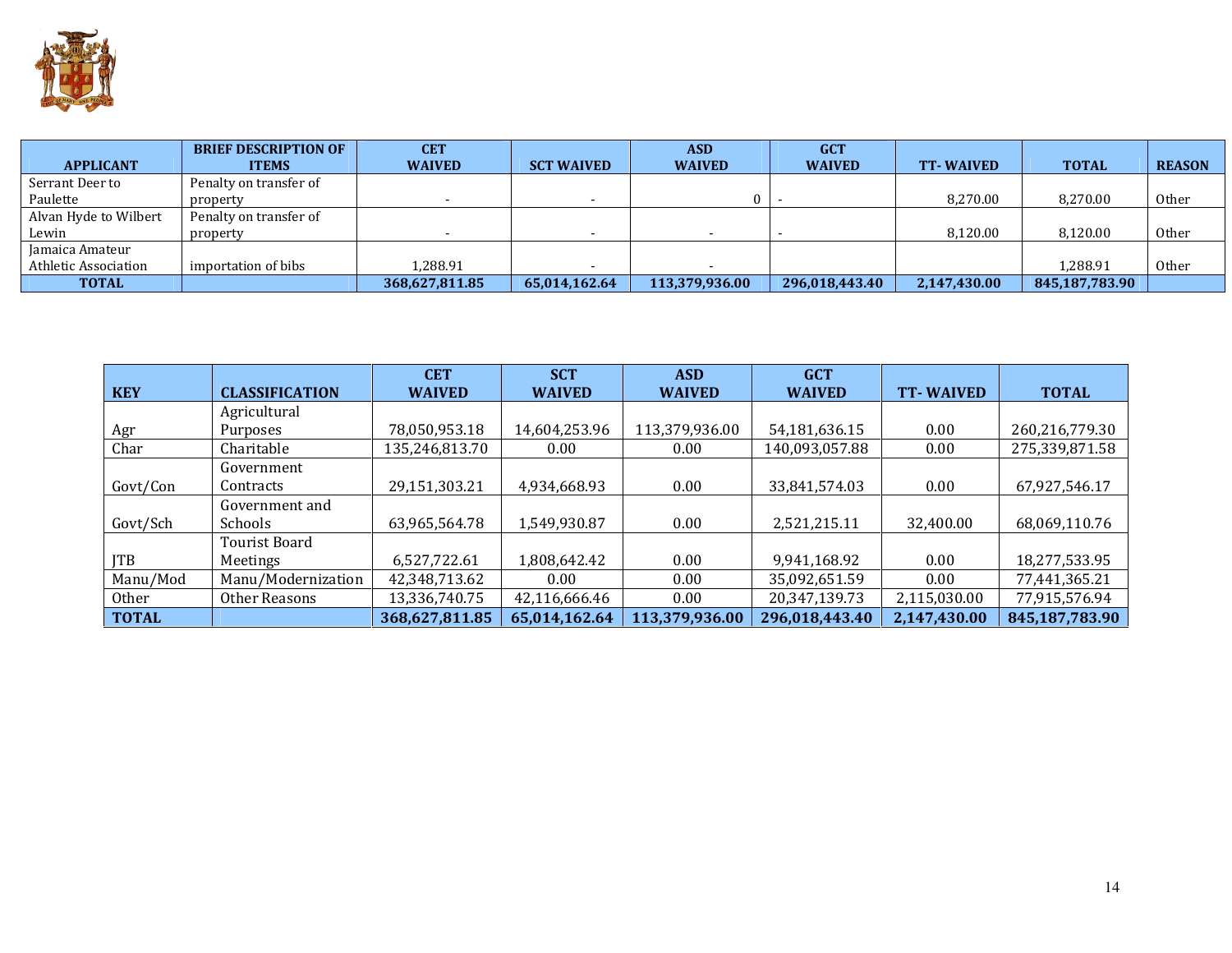

## TAXPAYER APPEALS DEPARTMENT GCT Waivers approved for the period September 1 – September 30, 2010

| <b>NAME OF</b><br><b>TAXPAYER</b> | <b>PERIOD</b>                                              | <b>PENALTY</b><br>(%) | <b>INTEREST</b><br>(%) | <b>SURCHARGES</b><br>(% ) | <b>AMOUNT BEFORE</b><br><b>WAIVER</b><br>$($)$ | <b>AMOUNT</b><br><b>WAIVED</b><br>(5) | <b>REASON FOR WAIVER</b>                      |
|-----------------------------------|------------------------------------------------------------|-----------------------|------------------------|---------------------------|------------------------------------------------|---------------------------------------|-----------------------------------------------|
| *L & M Meats                      | Jan-Oct. '05, Dec. '05, Feb.'06, Apr.<br>$'06$ -Jul. $'06$ | 100                   | 100                    | 100                       | 1,488,212.14                                   | 1,488,212.14                          | Approved by DG                                |
| Armstrong Ltd.                    | May-Jul.'00, Sept.00-Jan.'01, Jun-<br>Aug.'01, Nov.'01     | 100                   | 100                    | 100                       | 141,129.22                                     | 141,129.22                            | Misinformed of by<br>Revenue of o/s liability |
| T. Wray Associates                | Nov.-Dec.'01, Nov.'02-April.'04                            | 100                   | 100                    | 100                       | 95,177.30                                      | 95,177.30                             | Qualified under<br>amnesty conditions         |
| <b>Metric Construction</b>        | Mar.'08, Jul.-Dec.'08 & March 2009                         | 100                   | 100                    | 100                       | 12,209.00                                      | 12,209.00                             | Business closed &<br>medical challenges       |
| Desi Tandoori<br>Restaurant       | Mar.-Apr.'07, Jun.-Jul.'08, Sept.'08-<br>Mar.'09           | 50                    | 50                     | 50                        | 38,493.05                                      | 19,246.53                             | Leniency. Business<br>closed                  |
| G.R. S. Investment                | Jul.'09-Feb.10                                             | 100                   | 100                    | 100                       | 26,073.00                                      | 26.073.00                             | Non-trading entity.                           |
| MMD Quarries Ltd.                 | Jan.'-Apr.'09, Aug. '09                                    | 100                   | 100                    | 100                       | 14,326.00                                      | 14,326.00                             | Non-trading periods.                          |
| <b>Ripon Agencies</b>             | June 2009-June 2010                                        | 100                   | 100                    | 100                       | 31,037.00                                      | 31,037.00                             | Non-taxable service<br>these periods          |
| June Anderson                     | Mar.-Aug.'05, Oct-Dec.'05, Dec.'08                         | 95                    | 95                     | 95                        | 562,402.00                                     | 534,281.90                            | Entity closed & system<br>error.              |
| Laundry Room                      | Feb.May 2010                                               | 100                   | 100                    | 100                       | 30,228.00                                      | 30,228.00                             | Lack of knowledge re<br>online services       |
| Coretta Gordon                    | Sept.'04-Nov.'06                                           | 100                   | 100                    | 100                       | 72,836.00                                      | 72,836.00                             | Entity never traded.                          |
| <b>LNG Services</b>               | Feb.'07, Mar.'08-July 2009                                 | 100                   | 100                    | 100                       | 223,799.23                                     | 223,799.23                            | Closed since 2006.                            |
| Austin's Haulage                  | Jan.'05-June 2010                                          | 50                    | 50                     | 50                        | 60,665.78                                      | 30,332.89                             | Leniency based on<br>collection challenges    |
| L.D.P Construction                | Oct.'03-Feb.'09                                            | 60                    | 60                     | 60                        | 358,944.50                                     | 215,366.70                            | Dormant for some<br>periods.                  |
| Fay Heavens                       | Mar.'08-March 2010                                         | 65                    | 65                     | 65                        | 472,287.00                                     | 306,986.55                            | Leniency based on<br>ignorance of the system  |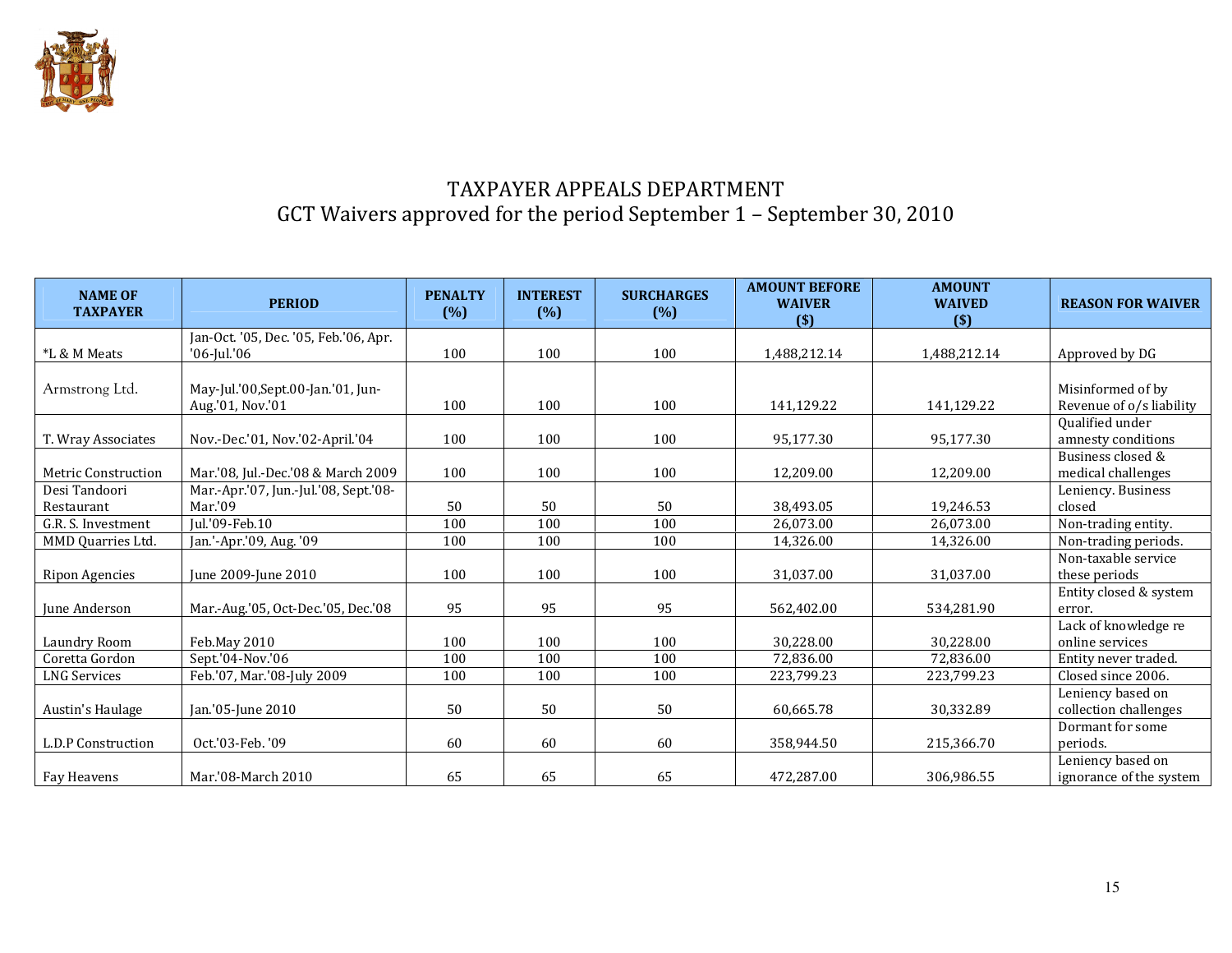

| <b>NAME OF TAXPAYER</b>     | <b>PERIOD</b>                      | <b>PENALTY %</b> | <b>INTEREST</b><br>$\%$ | <b>SURCHARGES</b><br>$\%$ | <b>AMOUNT BEFORE WAIVER</b><br>$($)$ | <b>AMOUNT</b><br><b>WAIVED</b><br>$($)$ | <b>REASON FOR WAIVER</b> |
|-----------------------------|------------------------------------|------------------|-------------------------|---------------------------|--------------------------------------|-----------------------------------------|--------------------------|
|                             |                                    |                  |                         |                           |                                      |                                         | Fairly new entity        |
|                             |                                    |                  |                         |                           |                                      |                                         | striving to be           |
| <b>Bertram Linton</b>       | Feb.'08-Aug.'09 & Nov.'09          | 50               | 50                      | 50                        | 228,775.19                           | 114,387.59                              | compliant.               |
|                             |                                    |                  |                         |                           |                                      |                                         | Leniency assoviated      |
| <b>Ianet Patmore</b>        | Feb. and August 2008               | 50               | 50                      | 50                        | 35,048.00                            | 17,524.00                               | with admin. delays       |
|                             |                                    |                  |                         |                           |                                      |                                         | Claim of being           |
|                             |                                    |                  |                         |                           |                                      |                                         | misinformed by the       |
| Jones Trucking              | Jan.-April 2008                    | 90               | 90                      | 90                        | 52,490.00                            | 47,241.00                               | Revenue                  |
| Carl Morgan                 | Aug.-Sept.'09 & Nov. 2009          | 100              | 100                     | 100                       | 3,717.79                             | 3,717.79                                | Administrative errors.   |
| Bay Roc Ltd.                | Apr.'10                            | 100              | 100                     | 100                       | 969,681.43                           | 969,681.43                              | Administrative delays.   |
| <b>Efficient Delivery</b>   | Dec.'08-Nov.'09, Jan, Feb, & May   |                  |                         |                           |                                      |                                         | Fin. constraints & to    |
| Solutions                   | 2010                               | 80               | 80                      | 80                        | 646,721.01                           | 517,376.81                              | foster good compliance   |
|                             |                                    |                  |                         |                           |                                      |                                         | Leniency based on        |
| Hudson & Spencer            | Dec.'05, Dec.'08, Apr. & July 2009 | 30               | 30                      | 30                        | 73,287.08                            | 21,986.12                               | excellent compliance.    |
|                             |                                    |                  |                         |                           |                                      |                                         | Very good compliance     |
|                             |                                    |                  |                         |                           |                                      |                                         | but affected by          |
| <b>Accountacy Solutions</b> | Apr.'10                            | 50               | 50                      | 50                        | 28,138.20                            | 14,069.10                               | recession                |
|                             |                                    |                  |                         |                           |                                      |                                         | Limited knowledge of     |
| <b>Anthony Folks</b>        | Dec.'09                            | 50               | 50                      | 50                        | 44,444                               | 22,222.00                               | payment proceedures.     |
|                             |                                    |                  |                         |                           |                                      |                                         | Excellent compliance.    |
| G.B.I. Logistics            | Feb. Apr., May, July & Dec. '08    | 80               | 80                      | 80                        | 122,222.79                           | 97,778.23                               | Charges based on audit.  |
|                             | Sept. Nov., & Dec. '09, Jan. Feb.  |                  |                         |                           |                                      |                                         | Leniency to encourage    |
| H & L Ultimate Touch        | Apr., & May 2010                   | 20               | 20                      | 20                        | 15,816.13                            | 3,163.23                                | improved compliance      |
|                             |                                    |                  |                         |                           |                                      |                                         | Excellent                |
| <b>TARA Courier</b>         |                                    |                  |                         |                           |                                      |                                         | compliance.Charges       |
| Services                    | Apri. 2010                         | 80               | 80                      | 80                        | 484,473.59                           | 387,578.87                              | caused by tp's error.    |
|                             |                                    |                  |                         |                           |                                      |                                         | Fair compliance but      |
| Menas Group Ltd.            | Jan & Feb. 2010                    | 70               | 70                      | 70                        | 291,278.94                           | 203,895.25                              | cash flow challenges.    |
|                             |                                    |                  |                         |                           |                                      |                                         | Excellent compliance     |
|                             |                                    |                  |                         |                           |                                      |                                         | except one partial late  |
| Kremi caribbean             |                                    |                  |                         |                           |                                      |                                         | pmt. Excellent           |
|                             |                                    |                  |                         |                           |                                      |                                         | compliance. Good effort  |
| Cream                       | Mar. '10                           | 80               | 80                      | 80                        | 168,774.30                           | 135,019.44                              | to meet                  |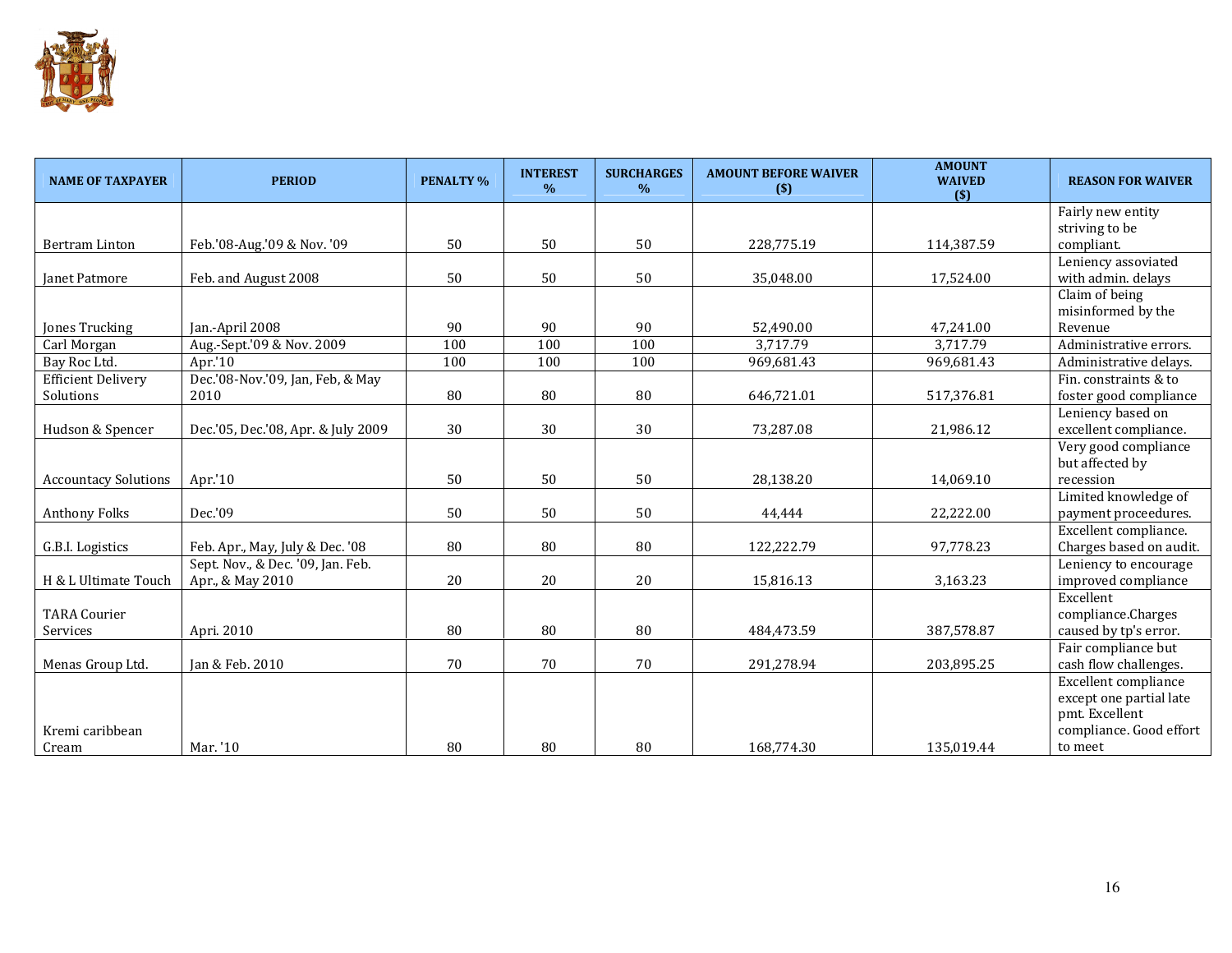

| <b>NAME OF TAXPAYER</b> | <b>PERIOD</b>                        | <b>PENALTY %</b> | <b>INTEREST</b><br>$\%$ | <b>SURCHARGES</b><br>$\%$ | <b>AMOUNT BEFORE WAIVER</b><br>$($)$ | <b>AMOUNT</b><br><b>WAIVED</b><br>$($)$ | <b>REASON FOR WAIVER</b>    |
|-------------------------|--------------------------------------|------------------|-------------------------|---------------------------|--------------------------------------|-----------------------------------------|-----------------------------|
| Bamboo Garden           | Jan-Dec. 2006, Feb. 2008             | 80               | 80                      | 80                        | 232,658.91                           | 186,127.13                              | amnesty conditions          |
|                         | Oct., Nov. & Dec. '09 &, Jan & May   |                  |                         |                           |                                      |                                         | Financial constraints &     |
| Gordon & company        | 1020                                 | 60               | 60                      | 60                        | 364,150.77                           | 218,490.46                              | other tax obligations.      |
|                         |                                      |                  |                         |                           |                                      |                                         | Leniency due to             |
|                         | Jul-Feb'09, Sept.'09-Jan.'10, Apr. & |                  |                         |                           |                                      |                                         | delayed processing          |
| McNeil & McFarlane      | <b>July 2010</b>                     | 30               | 30                      | 30                        | 392,220.19                           | 117,666.05                              | time.                       |
|                         |                                      |                  |                         |                           |                                      |                                         | Excellent compliance &      |
| Gordon's Agencies       | Dec. 2001                            | 90               | 90                      | 90                        | 214,405.21                           | 192,964.68                              | efforts to settle.          |
|                         |                                      |                  |                         |                           |                                      |                                         | Plea of cash flow           |
| A.N.I cargo Services    | Mar & April 2010                     | $30\,$           | 30                      | 30                        | 194,337                              | 58,301                                  | problems.                   |
| JAF Industrial          | Sept. '08-June'09, Sept. '09         |                  |                         |                           |                                      |                                         | Administrative delays       |
| Trading                 | Nov.'09-April 2010                   | 90               | 90                      | 90                        | 21,222.71                            | 19,100.44                               | in processing.              |
| <b>Island Spice</b>     | Aug. '10                             | 90               | 90                      | 90                        | 218,906.35                           | 197,015.72                              | Excellent compliance.       |
| <b>Quality Network</b>  | Apr. '10                             | 100              | 100                     | 100                       | 340,853.89                           | 340,853.89                              | <b>Excellent compliance</b> |
|                         |                                      |                  |                         |                           |                                      |                                         | Limited knowledge of        |
| <b>Anthony Folks</b>    | Dec.'09                              | 50               | 50                      | 50                        | 44,444                               | 22,222.00                               | payment proceedures.        |
|                         | Feb-Mar.'08, May-Jun.'08, Aug.'08-   |                  |                         |                           |                                      |                                         |                             |
| Inukia International    | Feb.'09, Apr.'09-Feb.                | 100              | 100                     | 100                       | 69,263.74                            | 69,263.74                               | Non-trading entity.         |
|                         | 10, Apr.-May '10 & July '10          |                  |                         |                           |                                      |                                         |                             |
|                         | Jan-Feb.'05, May '05-July '06,       |                  |                         |                           |                                      |                                         | Below threshold. To be      |
| Rachael Irving          | Nov.-Dec. '06, Mar.-Jun '07          | 100              | 100                     | 100                       | 81,125.86                            | 81,125.86                               | deregistered.               |
|                         | Nov.-Dec.'07, mar.'08, May-          |                  |                         |                           |                                      |                                         |                             |
|                         | Aug.'08, oct.-Dec '08 & Mar.-        |                  |                         |                           |                                      |                                         |                             |
|                         | Aug. '09                             |                  |                         |                           |                                      |                                         |                             |
|                         |                                      |                  |                         |                           |                                      |                                         | Undue delays in posting     |
| Nature Naturals Ltd.    | Nov. '04-Oct.'05                     | 90               | 90                      | 90                        | 845,085.68                           | 760,577.11                              | to the system.              |
| Think Big Enterprise    | Jan.09-Mar.10                        | 100              | 100                     | 100                       | 38,621.09                            | 38,621.09                               | Non-trading entity.         |
|                         |                                      |                  |                         |                           |                                      |                                         | New entity with limited     |
| Fuller Delisser &       |                                      |                  |                         |                           |                                      |                                         | knowledge of the            |
| company                 | Mat '10                              | 40               | 40                      | 40                        | 29,645.99                            | 11,858.39                               | system.                     |
| Phase Three             |                                      |                  |                         |                           |                                      |                                         | Leniency. Error on the      |
| Productions             | June '10                             | 70               | 70                      | 70                        | 54,786.83                            | 38,350.78                               | part of the accountant.     |
|                         |                                      |                  |                         |                           |                                      |                                         | Very good compliance        |
|                         |                                      |                  |                         |                           |                                      |                                         | but affected by             |
| Healthcare Marketing    | Match '10                            | 60               | 60                      | 60                        | 63,764.39                            | 38258.63                                | recession                   |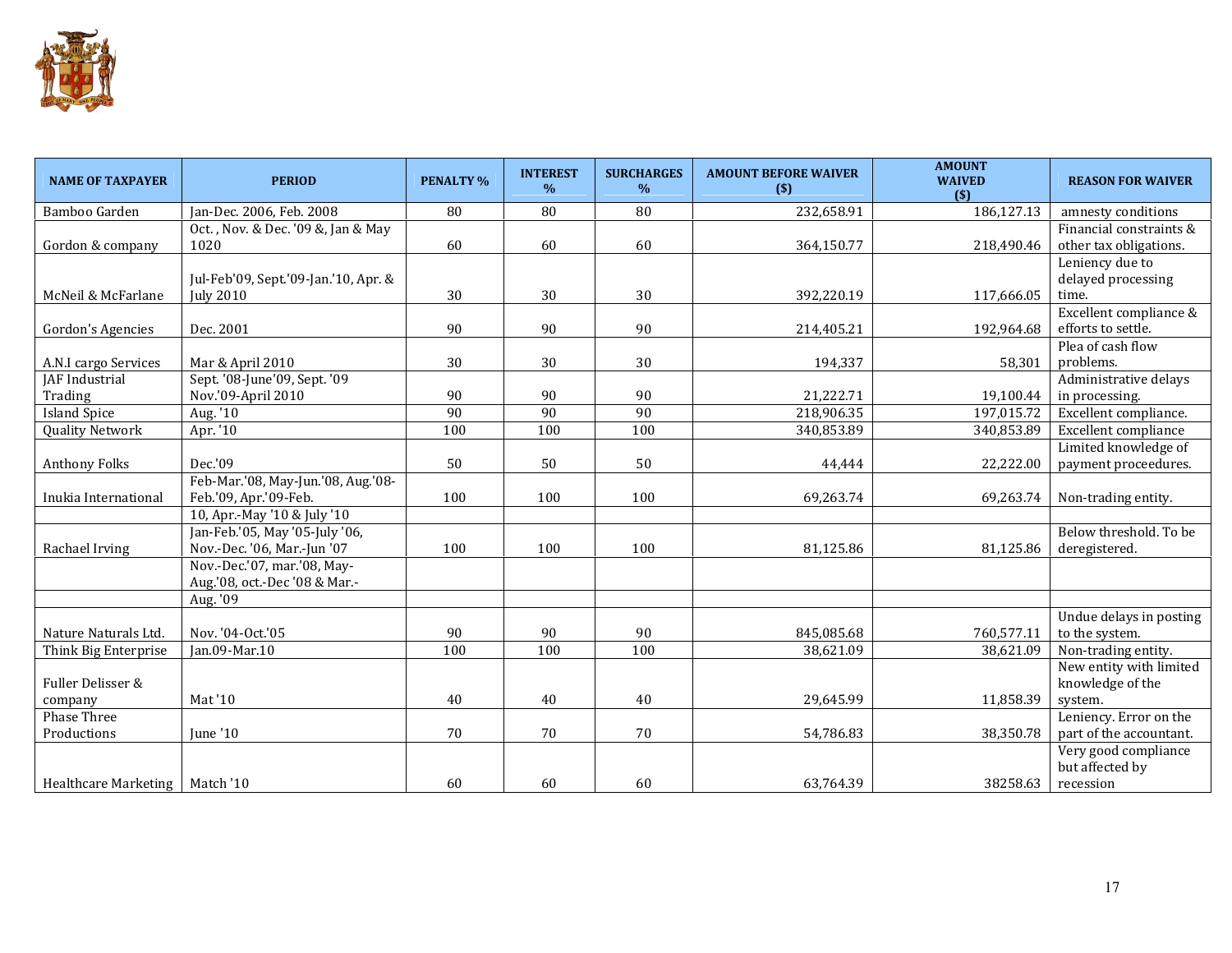

| <b>NAME OF TAXPAYER</b> | <b>PERIOD</b> | <b>PENALTY %</b> | <b>INTEREST</b><br>$\%$ | <b>SURCHARGES</b><br>$\%$ | <b>AMOUNT BEFORE WAIVER</b><br>$\left( \mathbf{S}\right)$ | <b>AMOUNT</b><br><b>WAIVED</b><br>$\binom{5}{5}$ | <b>REASON FOR WAIVER</b>                 |
|-------------------------|---------------|------------------|-------------------------|---------------------------|-----------------------------------------------------------|--------------------------------------------------|------------------------------------------|
|                         |               |                  |                         |                           |                                                           |                                                  | Taxpayer's error and<br>admin. delays by |
| Paint Depot Limited     | Aug. '09      | 100              | 100                     | 100                       | 13.003.15                                                 | 13.003.15                                        | Revenue                                  |
| <b>TOTAL</b>            |               |                  |                         |                           | 11,290,798.94                                             | 9,379,797.44                                     |                                          |

\*Processed in the Ministry of Finance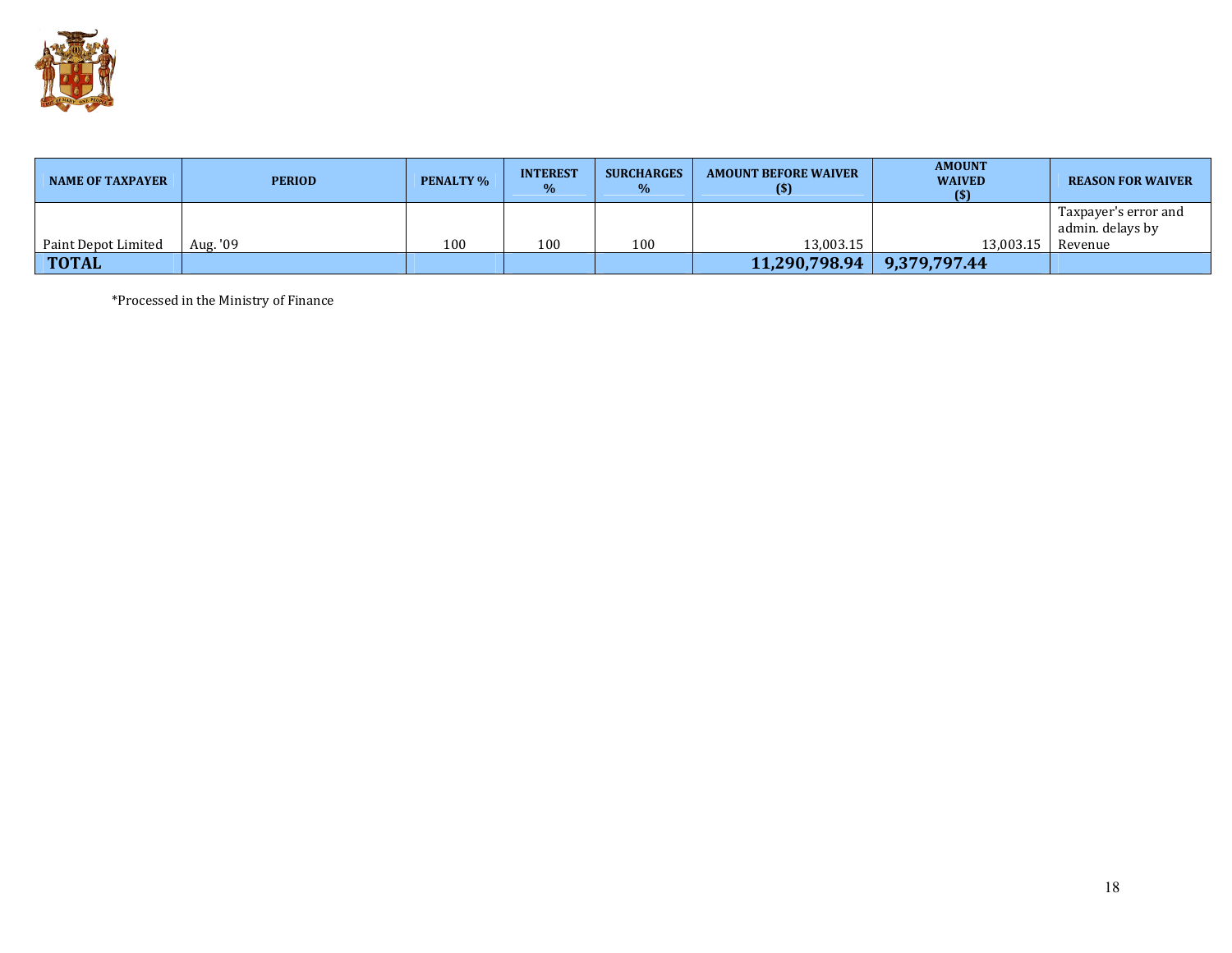

### TAXPAYER APPEALS DEPARTMENT Transfer Tax & Stamp Duty Waivers approved for the period September 1 – September 30, 2010

| <b>NAME OF TAXPAYER</b>    | TAX <sub>%</sub> | <b>PENALTY %</b> | <b>INTEREST</b><br>$(\% )$ | <b>AMOUNT BEFORE</b><br>WAIVER $(s)$ | <b>AMOUNT</b><br>WAIVED $(\$)$ | <b>REASON FOR WAIVER</b>      |
|----------------------------|------------------|------------------|----------------------------|--------------------------------------|--------------------------------|-------------------------------|
|                            |                  |                  |                            |                                      |                                | Delay in issuing revised      |
| Sydney Pagon Est.          |                  |                  | 50                         | 467,429.92                           | 233,714.96                     | assessment                    |
|                            |                  |                  |                            |                                      |                                | Allow for payment             |
| Joseph Bailey Est.         |                  |                  | 80                         | 122,468.10                           | 97,974.48                      | arrangement                   |
|                            |                  |                  |                            |                                      |                                | Senior citizen with financial |
| Luna Augustine Phipps Est. |                  |                  | 100                        | 69,325.15                            | 69,325.15                      | constraints                   |
|                            |                  |                  |                            |                                      |                                | Leniency. Has already         |
| Chin Loy Keow Est.         |                  |                  | 70                         | 503,194.79                           | 352,236.35                     | expended substantial sums.    |
| Francis Mason Est.         |                  |                  | 80                         | 115,160.55                           | 92,128.44                      | Financial hardship            |
| <b>TOTAL</b>               |                  |                  |                            | 1,277,578.51                         | 845,379.38                     |                               |

\*Processed by the Ministry of Finance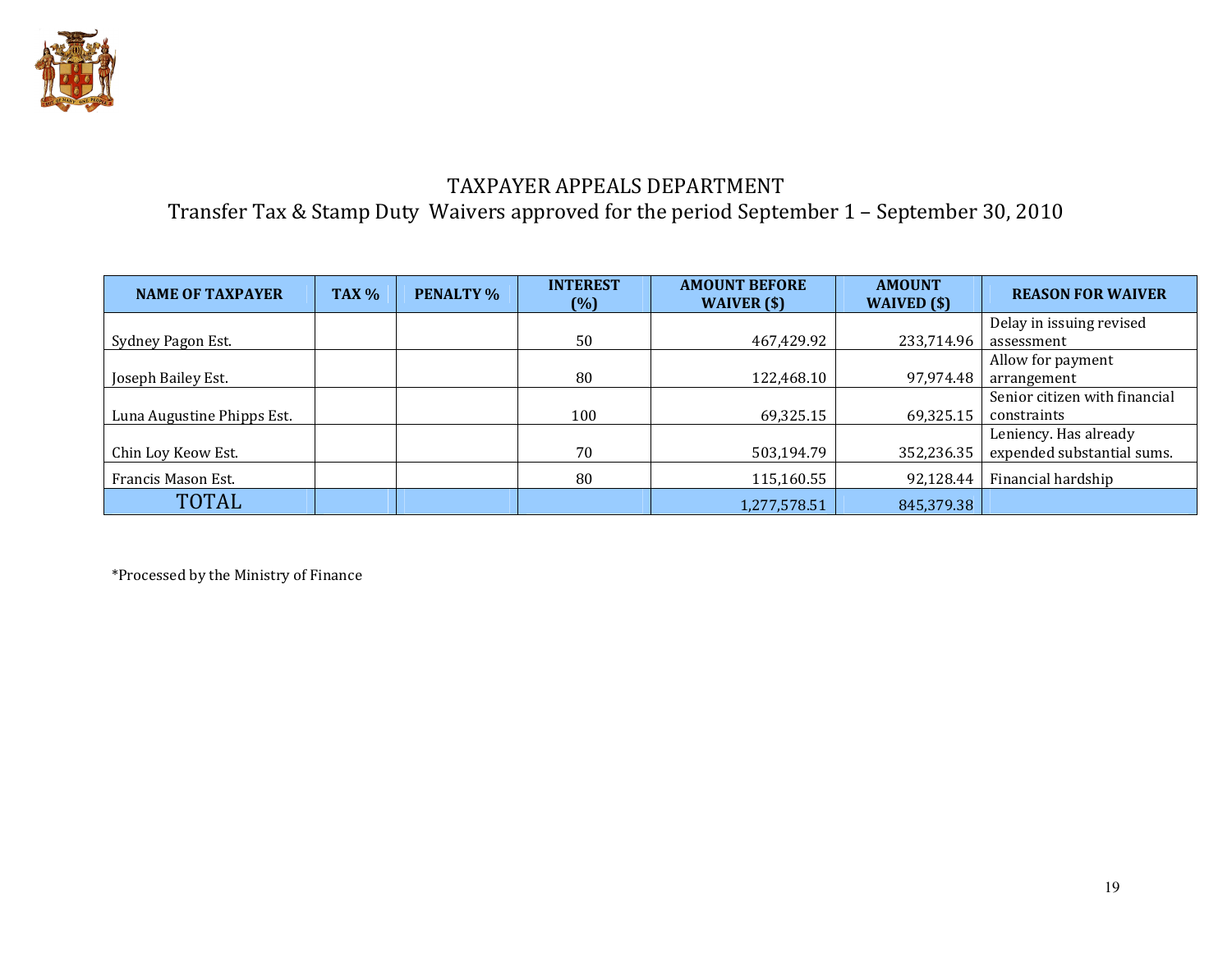

### TAXPAYER APPEALS DEPARTMENT PAYE Waivers approved for the period September 1 – September 30, 2010

| <b>PERIOD</b><br><b>FOR</b><br><b>REMARKS</b><br>111,777.10<br>Failure to advise<br><b>Clarendon Cooperative</b><br>Y/A 2005<br>80% |
|-------------------------------------------------------------------------------------------------------------------------------------|
|                                                                                                                                     |
|                                                                                                                                     |
| credit Union Ltd<br>taxpayer & good                                                                                                 |
| compliance<br>89,421.68                                                                                                             |
| Dec 96 & Sept 09<br>65,787.00<br><b>Manchester Pension</b><br>80%                                                                   |
| Excellent compliance<br>Trust Fund Ltd<br>52,629.60                                                                                 |
| 3,251,665.91<br><b>Charlemont High School</b><br>Oct 07-Apr 10<br>100%<br>3,251,665.91<br>Government entity                         |
| Dec 05, Jan 08-Dec 09, Jan & Apr - May<br>Mile Gully New<br>80%<br>29,297.95<br>23,438.36                                           |
| <b>Testament Church of God</b><br>Non-profit organization<br>10                                                                     |
| Dec 09 - May 10<br><b>Bioden Chemicals Ltd</b><br>72,710.80<br>36,355.40<br>50%<br>Leniency to encourage                            |
| improved compliance                                                                                                                 |
| Y/A 2001 & Dec 07-May 10<br>637,325.50<br>Canco Ltd<br>70%<br>910,465.00<br>Investment in                                           |
| manufacturing                                                                                                                       |
| <b>Eastland Distributors Ltd</b><br>Dec 03 & Dec 04<br>41,747.76<br>50%<br>83,495.51<br>Periods of non-trading                      |
| resulting in difficulties                                                                                                           |
| 164,731.18<br>Stresscon Jamaica Ltd<br>Dec-05<br>80%<br>205,913.98<br>Contentious issue of                                          |
| recovering from                                                                                                                     |
| employees                                                                                                                           |
| Churchill R. Allison<br>7,965.00<br>7,965.00<br>Qualified under amnesty<br>Y/A 2002 & 2003<br>100%                                  |
| conditions.                                                                                                                         |
| Family Church on the<br>Dec 08 - Jan 10<br>436,520.87<br>436,520.87<br>100%                                                         |
| Rock<br>Non-profit organization                                                                                                     |
| Archer Williams Hyder<br>New entity experiencing<br>Y/A 2009 & Jan - May 10<br>102,389.00<br>51,194.50<br>50%                       |
| cash flow problems<br>Ltd                                                                                                           |
| 271,701.74<br><b>Female Prisoners</b><br>Dec 07 & Dec 08-Jul 09<br>271,701.74<br>100%                                               |
| <b>Welfare Project</b><br>Non-profit organization                                                                                   |
| Y/A 2007&2009 & Jan-Jun 2010<br>116,974.00<br>58,487.00<br>Leniency to encourage<br>FedEx<br>50%                                    |
| improved compliance                                                                                                                 |
| X-Ray & Diagnostic<br>Y/A 2007 & 2009<br>75,112.64<br>Excellent compliance.<br>90%<br>83,458.49                                     |
| <b>Ultrasound Consultants</b><br>Charges due to honest                                                                              |
| mistake<br>Ltd                                                                                                                      |
| Theos Industries Jamaica<br>Jany 2007-Feby. 2008<br>7,982.56<br>7,982.56<br>Qualified under amnesty<br>100%                         |
| conditions.<br>Ltd                                                                                                                  |
| Azan's Farm Ltd<br>Financial contraints due<br>Y/A 2006 - 2008<br>70%<br>217,598.60<br>152,319.02                                   |
| to economic recession                                                                                                               |
| Y/A 2009<br>48,952.94<br>24,476.47<br>Alternative Music Ltd<br>50%<br>New entity striving to be                                     |
| compliant.                                                                                                                          |
| Financial constraints due<br>Marvin's Transmission &<br>Y/A 2007 - 2009<br>21,911.56<br>8,764.62<br>40%                             |
| Auto Repairs Ltd<br>to economic recession.<br>Qualified under amnesty                                                               |
| Y/A 2007<br>85,358.36<br>68,286.69<br>Broadway Surprise Ltd<br>80%                                                                  |
| conditions.                                                                                                                         |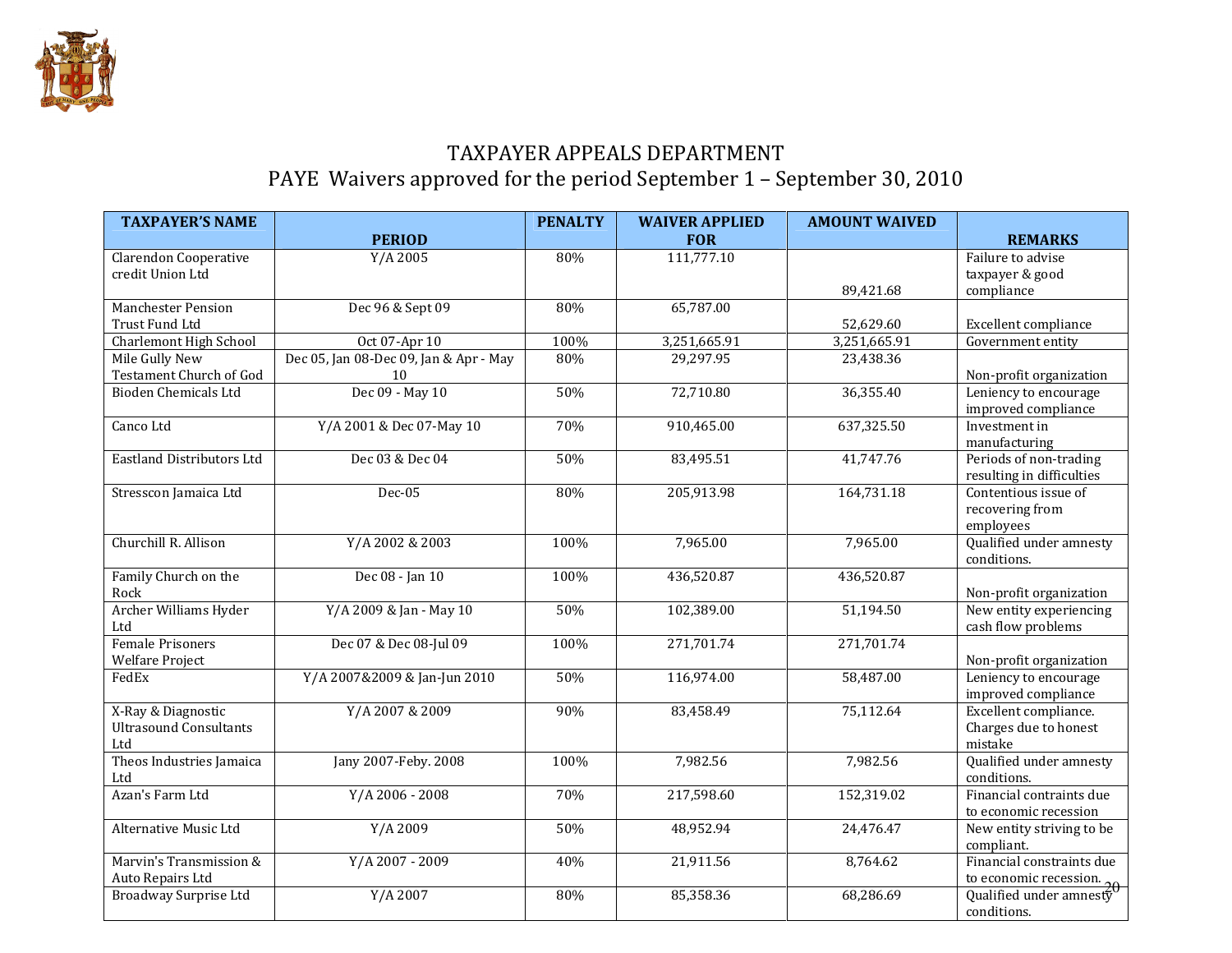

| <b>TAXPAYER'S NAME</b>               | <b>PERIOD</b>                           | <b>PENALTY</b> | <b>WAIVER APPLIED FOR</b><br>(3) | <b>AMOUNT WAIVED</b> | <b>REMARKS</b>                                               |
|--------------------------------------|-----------------------------------------|----------------|----------------------------------|----------------------|--------------------------------------------------------------|
| Maintenance & Electrical<br>Supplies | Y/A 2007 & 2008                         | 40%            | 29,407.00                        | 11,762.80            | Poor compliance but<br>experiencing financial<br>constraints |
| Obistan Kinder - Prep                | Y/A 2005 & 2006                         | 100%           | 171,051.44                       | 171,051.44           | Non-prfit organization<br>and plea of inability to<br>pay.   |
| Catering By Fay                      | Y/A 2009 & Jan - May 10                 | 50%            | 57,800.00                        | 28,900.00            | Financial contraints                                         |
| Migras Limited                       | Y/A 2005-2008                           | 60%            | 46,655.00                        | 27,993.00            | Financial contraints                                         |
| The Apparel Depot Ltd                | Y/A 2006 - 2008                         | 60%            | 75.345.00                        | 45.207.00            | Financial contraints                                         |
| Big Head International               | Feb 08 - Mar 09                         | 30%            | 34,107.11                        | 10,232.13            | Poor compliance but plea                                     |
| <b>Enterprise Limited</b>            |                                         |                |                                  |                      | of financial constraints                                     |
| <b>CKL Trading Company</b>           | $Dec-10$                                | 30%            | 36,195.40                        | 10,858.62            | Poor compliance but plea                                     |
| Limited                              |                                         |                |                                  |                      | of collection difficulties.                                  |
| Mile End New Testament               | Dec 06, Dec 07, Dec 08 - Jan 09 and     | 100%           | 50,698.05                        | 50,698.05            |                                                              |
| Church of God                        | Mar 09- Jun 09                          |                |                                  |                      | Non-profit organization                                      |
| *Jamaica Racing                      | Dec 02, Dec 07, Jan - Sep & Dec 08, Jan | 100%           | 9,820,189.02                     | 9,820,189.02         |                                                              |
| Commission                           | - Sep & Nov 2009 & Jan - May & Aug 10   |                |                                  |                      | Approved by MoF                                              |
| <b>Sterling Powder Coating</b>       | Dec 08 & 2009                           | 30%            | 11,345.33                        | 3,403.60             | Administrative delays in                                     |
| Co. Ltd                              |                                         |                |                                  |                      | processing.                                                  |
| Preschool & After Care               | Dec 07, Aug 08 - Jul 09, Oct - Dec 09 & | 100%           | 97,171.67                        | 97,171.67            |                                                              |
| Club                                 | Apr - Jun $10$                          |                |                                  |                      | Educational institution                                      |
| <b>Andrews Memorial</b>              | Dec 03. Dec 04, Dec 05, Feb 06, Dec 06  | 100%           | 114,000,000.36                   | 114,000,000.36       | Approved by MoF based                                        |
| Hospital                             | - Jan 07, Mar 07, Dec 07 - Dec 08 & May |                |                                  |                      | on demonstrated                                              |
|                                      | 09 - Sep 09                             |                |                                  |                      | inability to pay.                                            |
| <b>TOTAL</b>                         |                                         |                | 130,561,891.75                   | 129,737,594.19       |                                                              |